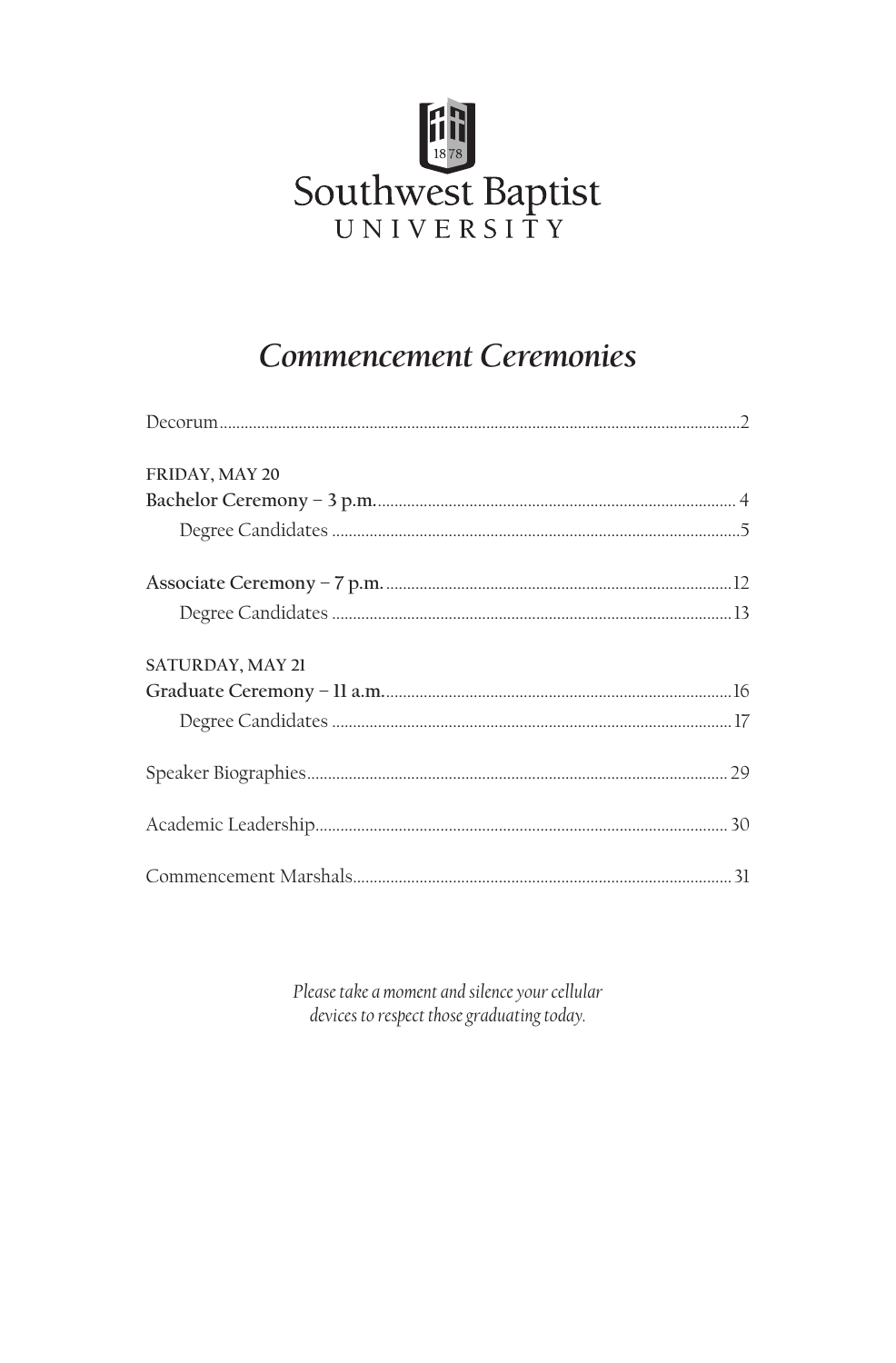## *Decorum*

Commencement is a special event to honor all students, both senior and graduate students, who have earned a diploma. The dignity of the college degree and of the academic community should be recognized.

- 1. Persons attending commencement are requested to remain in their seats during the entire commencement ceremony. Still photographs of individual graduates are available for purchase. Please respect the rights of others to view the ceremony in its entirety without being distracted or having their view blocked by others.
- 2. Those attending commencement are requested to refrain from applauding except when invited to do so. Loud applause, cheers, etc., often cause the names of the graduates to be "drowned out."
- 3. No reserved seating is allowed, except for graduates and commencement personnel.

The awarding of a college degree comes at the end of many years of hard work and dedication. Each person who achieves this goal may view it in a slightly different manner. Each student must respect the rights of his/her colleagues and not celebrate in a way that infringes on the rights of others.

#### **THANK YOU FOR YOUR COOPERATION IN OBSERVING THESE GUIDELINES.**

### **ACADEMIC REGALIA**

The history of academic dress dates to the Medieval European universities of the 14th century. European universities continue to follow varied patterns in cut and color of gown and type of headdress. In the United States, the colleges and universities have standardized the academic dress so that its features are common and uniform throughout the country. The standard dress in the United States is as follows:

#### **THE GOWN**

The color is usually black. The pattern varies with the degree held: square-cut sleeves for the bachelor's degree; and long, closed, sleeves with a slit for the arm for the master's and specialist's degrees. The doctoral gown is faced down the front with velvet and three bars across the sleeves.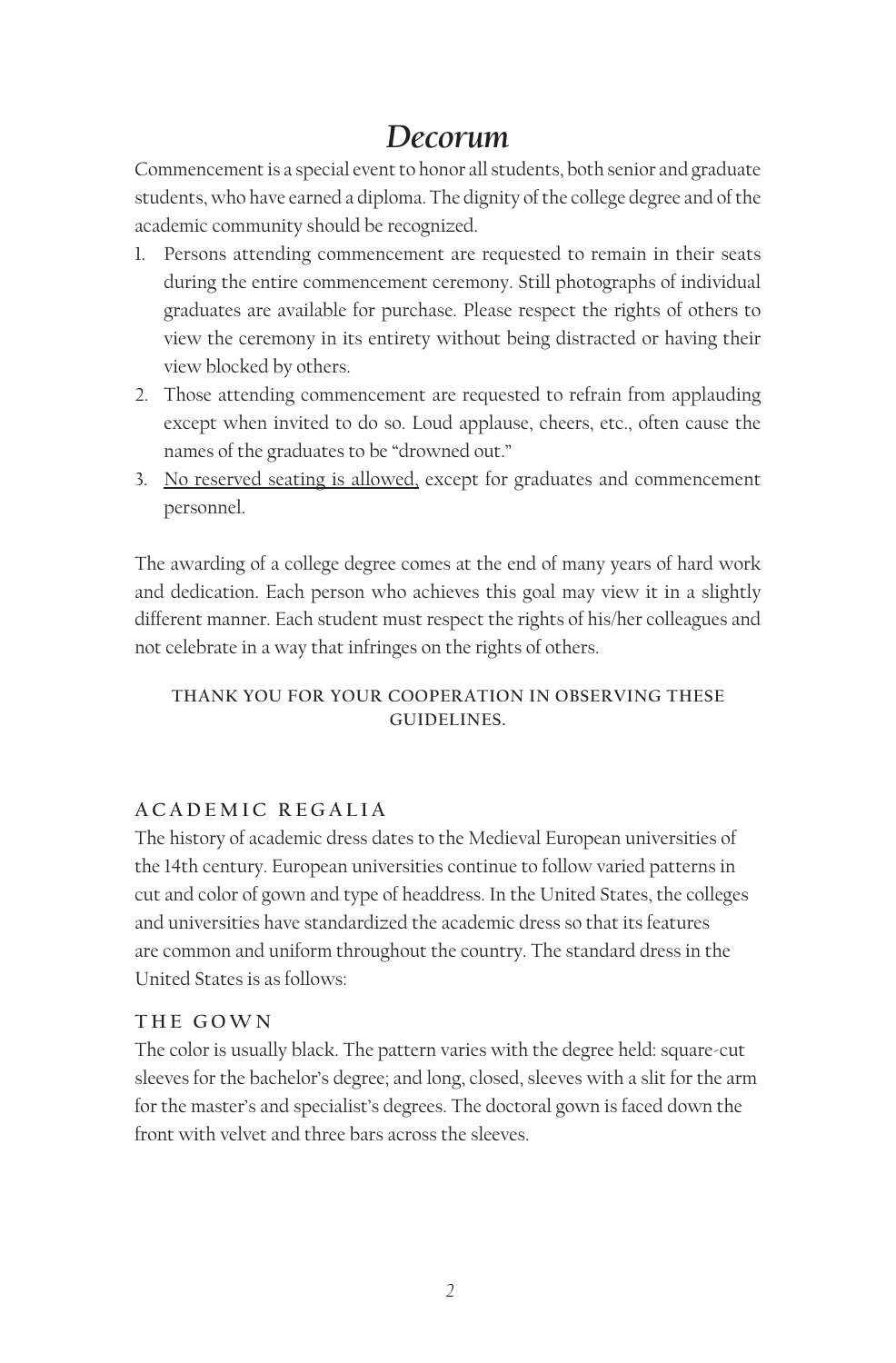### **THE HOOD**

Hoods are not worn for the undergraduate degrees. The master's hood is shorter than the specialist's hood, which is shorter than the doctoral hood. Hoods are lined with the colors of the school granting the degree, while the color of the binding or edging of the hood indicates the discipline in which the degree was attained.

### **THE STOLE**

All undergraduate students wear a purple stole. The stole bears the University seal and is crafted in purple, the University color. The stole represents membership within the University body as a student and continuing on in the body of SBU alumni.

### **CORDS**

Solid-colored cords signify bachelor degree students graduating with honors. Summa Cum Laude (with highest honor), a grade point average of 3.85 and above, is represented with a gold cord. Magna Cum Laude (with great honor), a grade point average of 3.70 but less than 3.85, is represented with a silver cord. Cum Laude (with honor), a grade point average of 3.50 but less than 3.70, is represented with a bronze cord. The red, white and blue cord represents those who have served or are presently serving in the United States Armed Forces.

### **GORDON & JUDY DUTILE HONORS PROGRAM**

Students seeking bachelor degrees are selected to the Gordon & Judy Dutile Honors Program at admission to Southwest Baptist University based on their service, leadership, and scholarship. To graduate from the program, honors program students complete an enriched general education curriculum, as well as honors-specific courses and an Honors Capstone Project. Dutile Honors graduates are wearing a medallion with their regalia in recognition of their completion of the program.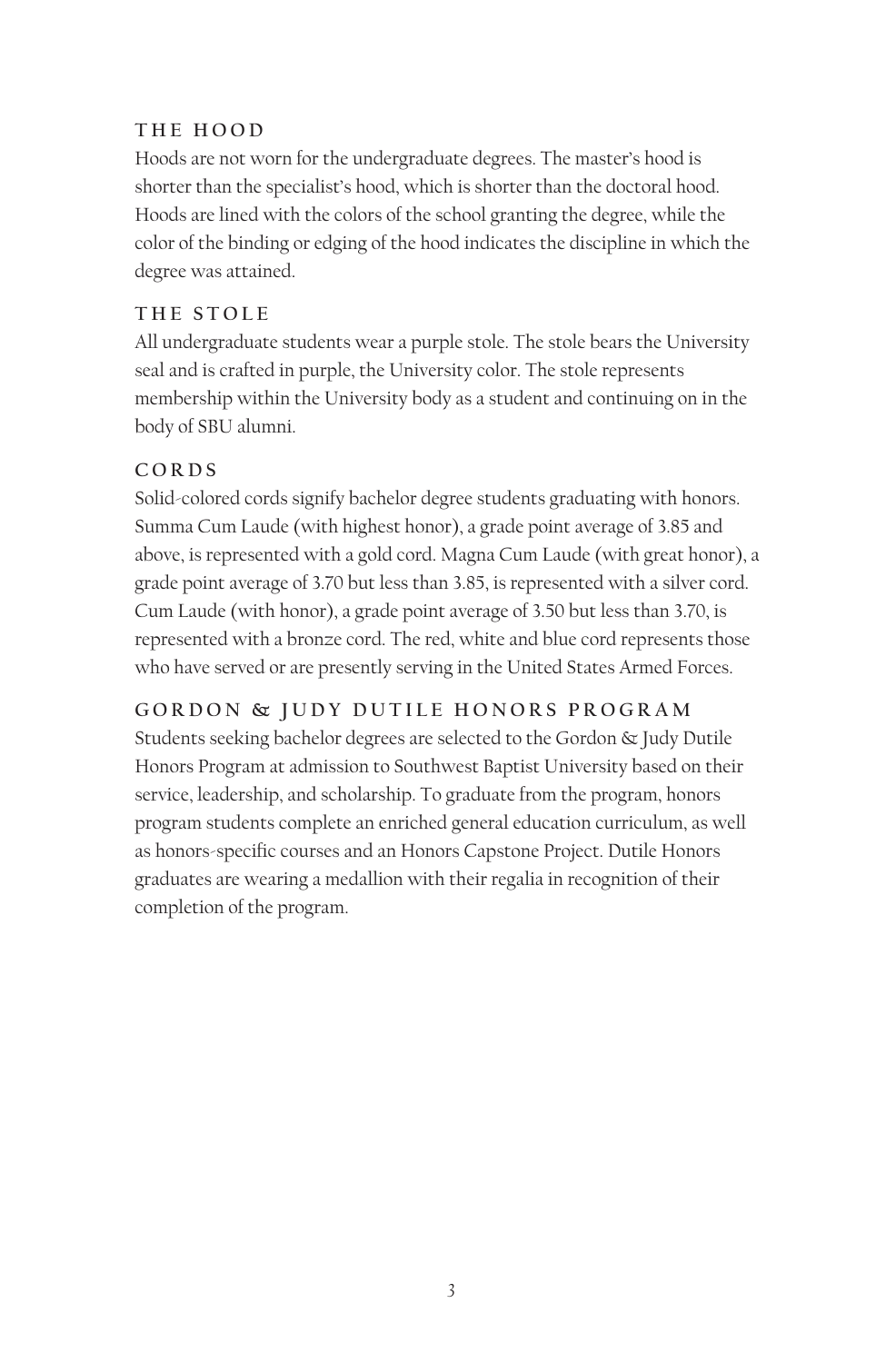# *Bachelor Degree Ceremony*

**Jane and Ken Meyer Wellness and Sports Center**

### **MAY 20, 2022, 3:00 P.M.**

|                    |                        | Director of Athletics                                                                    |
|--------------------|------------------------|------------------------------------------------------------------------------------------|
|                    |                        | Senior music student                                                                     |
|                    | by Sir Edward Elgar    | Professor of Music                                                                       |
|                    |                        |                                                                                          |
| Video Presentation |                        |                                                                                          |
|                    |                        | President                                                                                |
|                    | by S. Whisler '71      | Dr. Sarah Howes<br>(inside front cover) Assistant Professor of Music                     |
|                    |                        | Graduating Senior                                                                        |
|                    | by Evelyn Glennie      | Senior Music Student                                                                     |
|                    |                        | Dr. Lee Skinkle<br>Provost                                                               |
|                    |                        |                                                                                          |
|                    |                        | Regional Vice President/Gulf Coast Multi-Area Director, Fellowship of Christian Athletes |
|                    |                        |                                                                                          |
|                    |                        | Dr. Lee Skinkle                                                                          |
|                    |                        | Director of Alumni Engagement                                                            |
|                    | by Albert H. Malotte   | Dr. Sarah Howes                                                                          |
|                    | by Alex-Zsolt          |                                                                                          |
|                    | *Denotes time to stand |                                                                                          |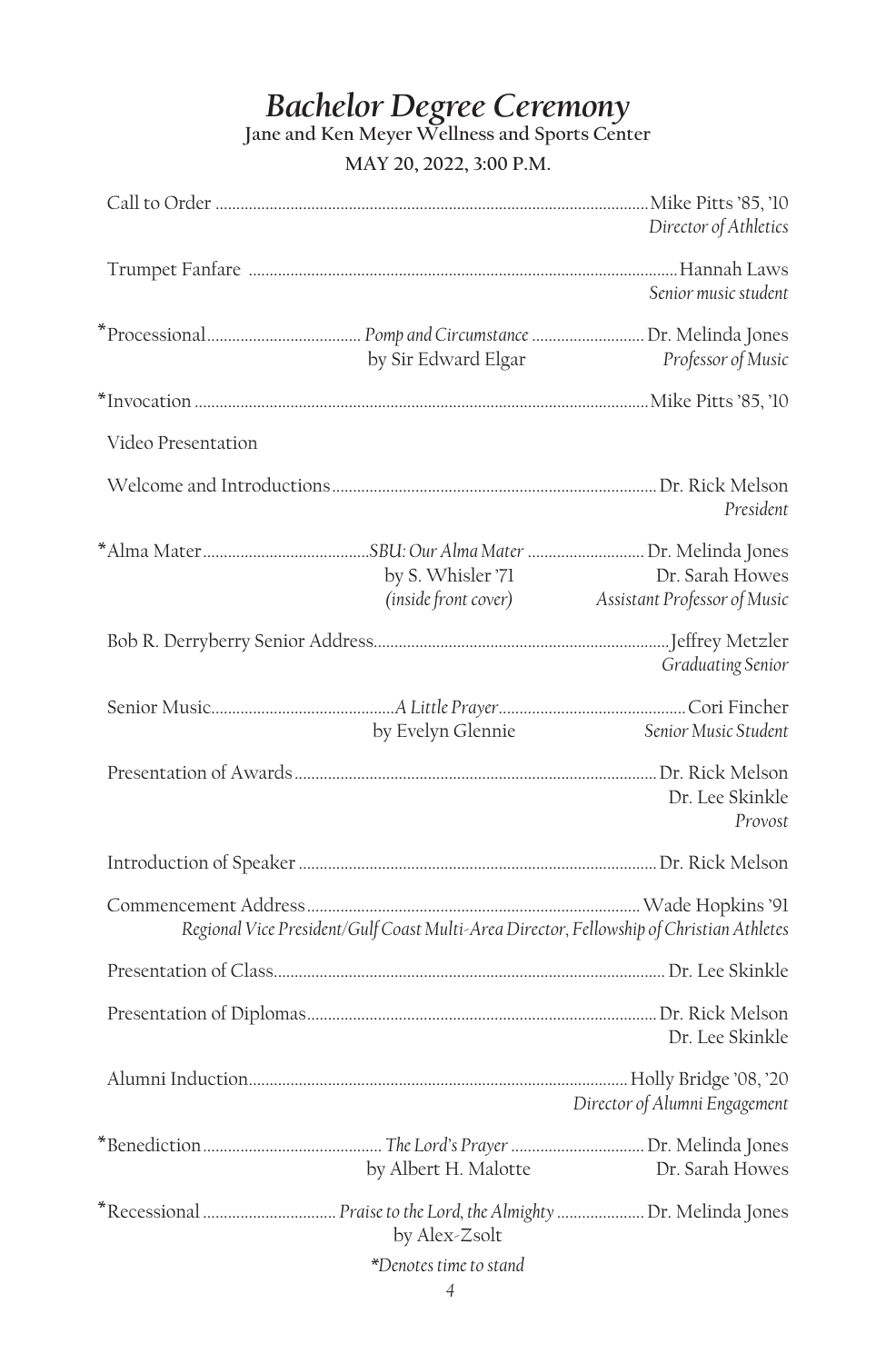# *Candidates for Graduation* **BACHELOR DEGREES**

*Geneva Casebolt College of Arts and Sciences, Dr. Holly Hill-Stanford, Dean*

### **Bob R. Derryberry Division of Language and Communication**

**Dr. Carla Kirchner '98, Head**

| Ana Joy Brizendine        | B.S. | <b>English Education</b>                      |
|---------------------------|------|-----------------------------------------------|
| Sarah Marie Creasy        |      | B.A. Organizational & Strategic Communication |
|                           |      | Christian Studies                             |
| Julia J. Munton           | B.A. | English                                       |
| Allison Elizabeth Swetnam | B.A. | Spanish/Theatre                               |
| Lydia N. Young            | B.A. | Organizational & Strategic Communication      |

### **Courts Redford Division of Christian Ministry**

**Dr. Matthew Kimbrough '08, Head**

| Jedediah Douglas Bond      | B.A. | Christian Ministry-Youth Ministry          |
|----------------------------|------|--------------------------------------------|
| Samuel Creasy              | B.S. | Christian Ministry-Youth Ministry          |
| Hannah Gibbs               | B.A. | <b>Intercultural Studies</b>               |
| Jacob Allen Govro          | B.S. | Christian Ministry-Youth Ministry          |
| Joy Nicole Hudgins         | B.A. | <b>Intercultural Studies</b>               |
| Stephen Paul Idoux         | B.A. | Christian Ministry-Youth Ministry          |
| Benjamin Nathaniel Jackson | B.A. | Christian Ministry-Pastoral Ministry       |
| Brigitta Marie Jones       | B.S. | Christian Ministry-Children's Ministry     |
| Kayla JulieAnn Jones       | B.S. | Christian Ministry-Discipleship Ministry   |
| Tristan Alexander Jones    | B.S. | Christian Ministry-Discipleship Ministry   |
| Ryan Michael Lee           | B.S. | Christian Ministry-Youth Ministry          |
| Mark Wayne Liggett         | B.S. | Christian Ministry-Discipleship Ministry   |
| Jessie Nicholle Little     | B.A. | Intercultural Studies                      |
| Anna Maribeth Luper        | B.A. | Christian Ministry-Cross Cultural Ministry |
| Timothy Joseph Mahon       | B.A. | <b>Biblical Studies</b>                    |
| Michael Anthony Martinez   | B.A. | <b>Biblical Studies</b>                    |
| Chloe Elizabeth Pfrimmer   | B.A. | <b>Intercultural Studies</b>               |
| Aubrey Diane Prettyman     | B.A. | <b>Biblical Studies</b>                    |
| Kenneth K. Rinehart        | B.A. | Christian Ministry-Cross Cultural Ministry |
|                            |      |                                            |

#### **Division of Arts & Humanities**

| Dr. Jeff Waters, Head       |  |
|-----------------------------|--|
| Lindsey Gabrielle Applegate |  |
| Grace M. Archer             |  |
| Hannah Lee Brown            |  |
| Elizabeth April Coulter     |  |
| Jay Parker Dunham           |  |
| Rachel Formentera Farmer    |  |

| Lindsey Gabrielle Applegate | B.S. | Art               |
|-----------------------------|------|-------------------|
| Grace M. Archer             | B.S. | Art Education     |
| Hannah Lee Brown            | B.S. | Commercial Art    |
| Elizabeth April Coulter     | B.A. | Theatre           |
| Jay Parker Dunham           | B.S. | Political Science |
| Rachel Formentera Farmer    | B.M. | Music Education   |
|                             |      |                   |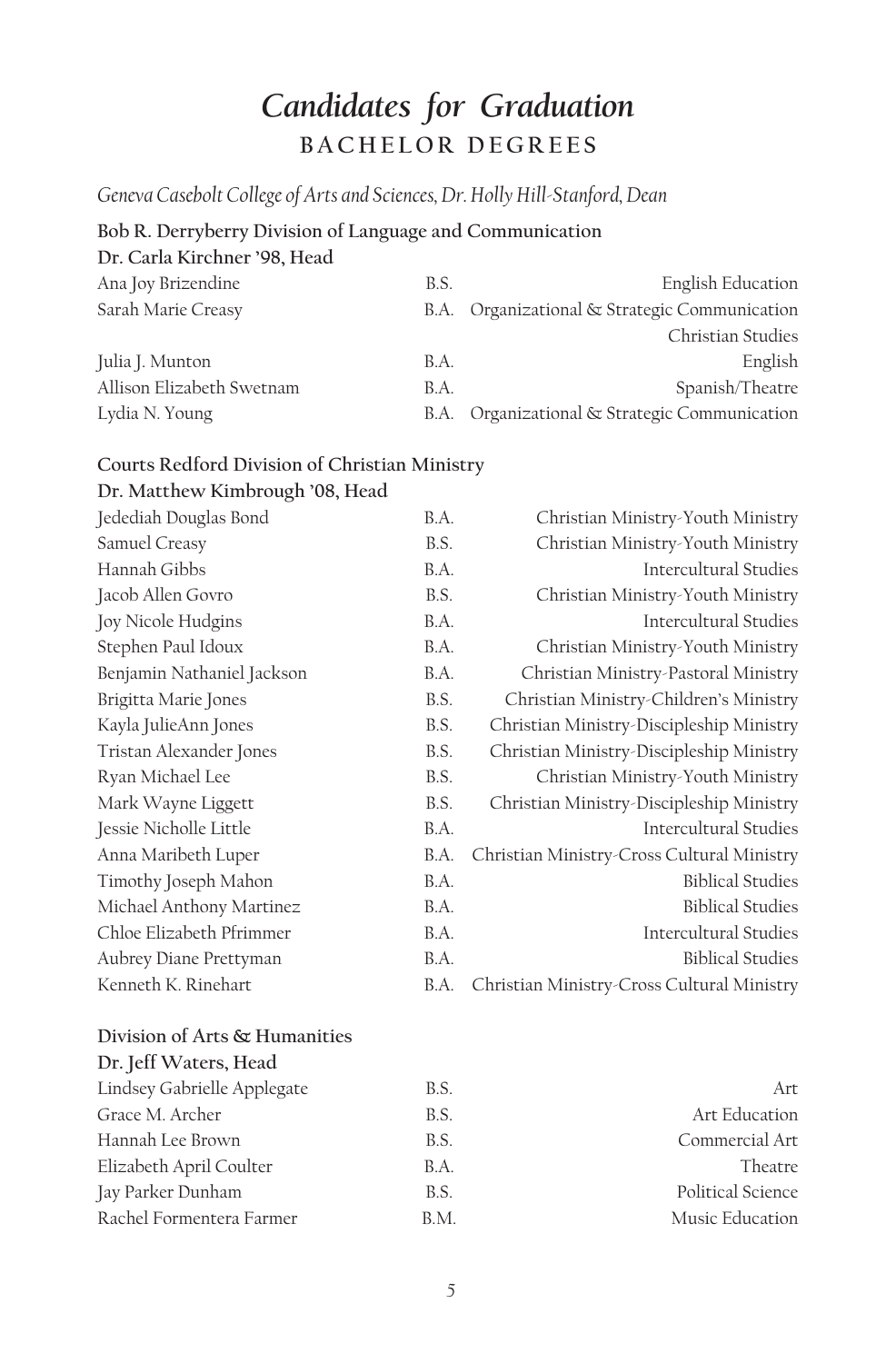| Morgan Blaine Hixson         | B.A. | Theatre                  |
|------------------------------|------|--------------------------|
| Katelyn Machell Hunziker     | B.S. | General Music            |
| Haley Marie Jones            | B.S. | Art                      |
| Kathryn R. Kelley            | B.S. | Political Science        |
| Cori Marie Fincher           | B.S. | General Music/Psychology |
| Charlton Thomas Miller       | B.M. | Church Music             |
| Hallie Alyse Newman          | B.S. | Commercial Art           |
| Jessica Nicole Paxton        | B.A. | Theatre                  |
| Lydia Nicole Riehn           | B.S. | Commercial Art           |
| Lexi Lynae Seibert           | B.S. | Art                      |
| Jennifer Anne Selaya         | B.M. | Music Education          |
| Jenna Rose Shore             | B.M. | Music Education          |
| Sharna Diane Southwick       | B.S. | Social Science Education |
| Sarah Lynn Elizabeth Teubner | B.A. | Political Science        |
| Collin Matthias Yung         | B.S. | Commercial Art           |

## **Division of Behavioral Sciences Dr. Shelley Kilpatrick, Head**

| Shellia M. Ball            | B.S.   | Psychology                    |
|----------------------------|--------|-------------------------------|
| Anna Grace Ballada         | B.S.   | Psychology                    |
| Caroline Nicole Bandy      | B.S.   | Criminal Justice              |
| Elysia Aviana Bedell       | B.S.W. | Social Work/Christian Studies |
| Amanda Marie Berkstresser  | B.S.   | Psychology                    |
| Chloe Anne Borneman        | B.S.W. | Social Work                   |
| Noelle C. Caylor           | B.S.W. | Social Work                   |
| Allison Brooke Cochran     | B.S.W. | Social Work                   |
| Paige Lauryn Cummings      | B.S.W. | Social Work                   |
| Samantha Rachelle Elvers   | B.S.   | Psychology                    |
| <b>Blake Ford</b>          | B.S.   | Criminal Justice/Psychology   |
| Jordyn Marie Gallion       | B.S.W. | Social Work/Christian Studies |
| Tyler Miles Gallion        | B.S.   | Psychology/Christian Studies  |
| Aaron Matthew Hayes        | B.S.W  | Social Work                   |
| Hallie Grace Henderson     | B.S.   | Psychology                    |
| Kimbery Elaine Hess        | B.S.W. | Social Work                   |
| Janilyn Joy Jones          | B.S.   | Psychology                    |
| Natalie Lajeuness          | B.S.W. | Social Work                   |
| Ryan Alexander Lilly       | B.S.   | Criminal Justice/Psychology   |
| Anna Joy Martin            | B.A.   | Psychology                    |
| Kenen Lee Martinez         | B.S.   | Criminal Justice/History      |
| Ashlyn Anne Massey         | B.S.   | Psychology                    |
| <b>Brooke Elise Nelson</b> | B.S.W. | Social Work                   |
| Kaleigh Marie O'Daniel     | B.S.   | Criminal Justice              |
| Taylor Nicole Reyes        | B.S.W. | Social Work                   |
| Autumn Lynne Robinson      | B.S.W. | Social Work                   |
| Aubrie Anna Sorrell        | B.S.   | Psychology                    |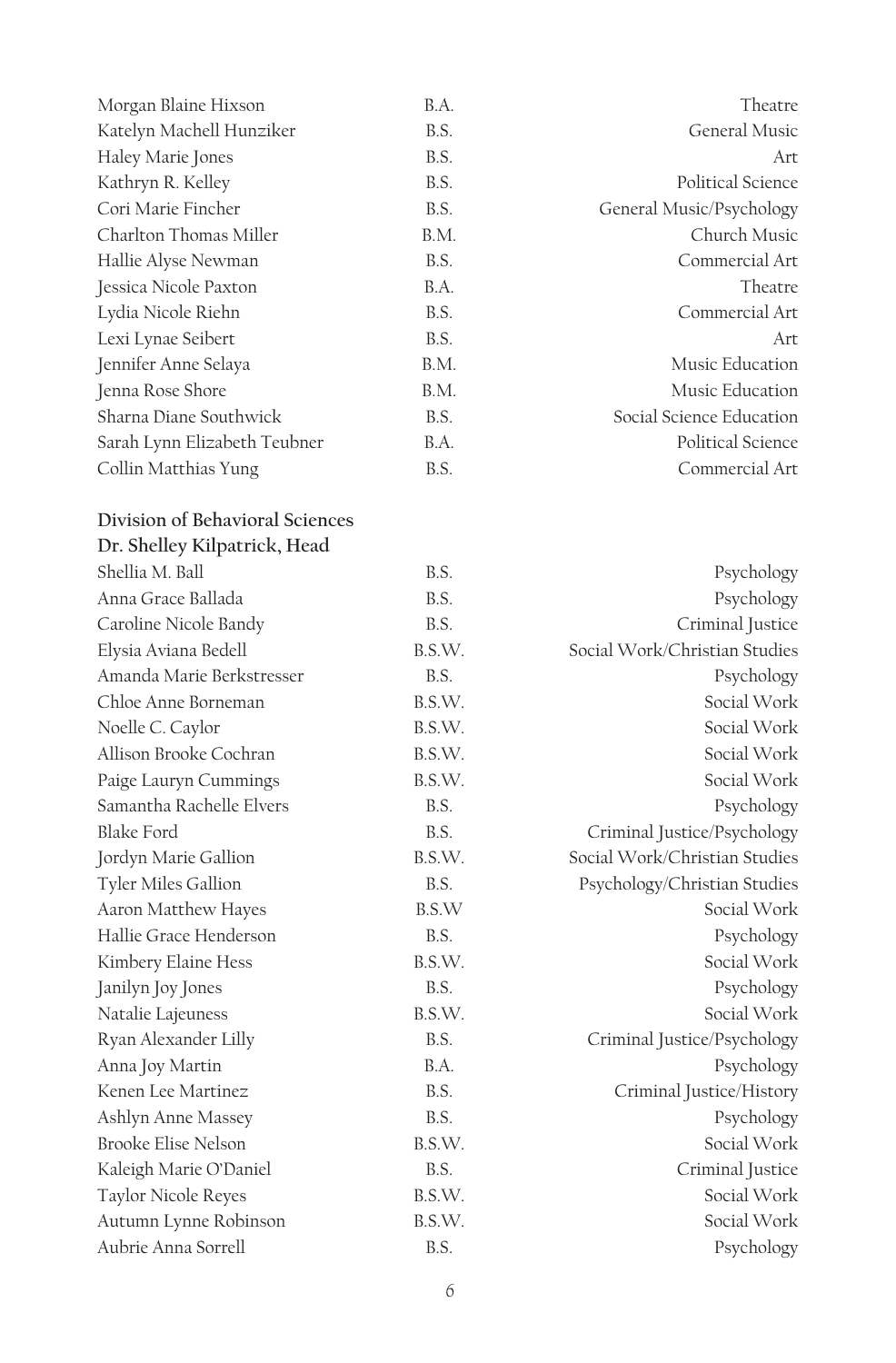| Rebecca Lynn Staley          | B.S.   | Criminal Justice/Psychology |
|------------------------------|--------|-----------------------------|
| Patrick Austin Weber         | B.S.   | Criminal Justice/Psychology |
| Mackenzie Deshae Wolf        | B.S.W. | Social Work                 |
| Division of Natural Sciences |        |                             |
| Dr. John Patton '99, Head    |        |                             |
| Rachel Katherine Brown       | B.S.   | Biomedical Biology          |
| Victoria Alexis Collins      | B.S.   | <b>Biomedical Biology</b>   |
| Nathaniel Steffan Dascher    | B.S.   | Biochemistry                |
| Conner Douglas Dunigan       | B.S.   | Physics                     |
| Mary Rose Foster             | B.S.   | General Biology             |
| Charles Nathaniel Kessler    | B.S.   | <b>Biomedical Biology</b>   |
| Corynn Deanne Knight         | B.S.   | <b>Biomedical Biology</b>   |
| Eric Lamar Knight            | B.S.   | Physics                     |
| Kaylyn V. Lofaro             | B.S.   | <b>Biomedical Biology</b>   |
| Linsey Nicole Long           | B.S.   | Chemistry Education         |
| Kate N. McDonald             | B.S.   | <b>Biomedical Biology</b>   |
| Sarah Leslie McKenzie        | B.S.   | <b>Biomedical Biology</b>   |
| Allison Paige Parker         | B.S.   | Biomedical Biology          |
| Manuel Stan Rodriguez III    | B.S.   | General Biology             |
| Nicholas Cole Schulte        | B.S.   | <b>Biomedical Biology</b>   |
| Sarah Mikal Schwemmer        | B.S.   | <b>Biomedical Biology</b>   |
| Shelby Lee Smith             | B.S.   | Environmental Biology       |
| Corey A. St. Jean            | B.S.   | Biomedical Biology          |
| Benjamin Jacob Stults        | B.S.   | <b>Biomedical Biology</b>   |
| Kailey Elizabeth Weiskopf    | B.S.   | Biochemistry                |
| Joseph Nathaniel Wilson      | B.S.   | Biochemistry                |
| Mikayla Danielle Woodall     | B.S.   | General Biology             |

## *Robert W. Plaster College of Business, Dr. Troy Bethards '93, Dean*

| Division of Business        |      |                                          |
|-----------------------------|------|------------------------------------------|
| Dr. Nathan Wright '05, Head |      |                                          |
| Nicolas F. Aguirre Urrutia  | B.S. | Management                               |
| Joshua Levi Bowling         | B.S. | <b>General Business</b>                  |
| Tyler Joseph Burnett        | B.S. | Computational Finance                    |
| Diana Cabrera               | B.S. | International Business/Economics/Finance |
| Gabriella Adesuwa Capasso   | B.S. | Management                               |
| Ryan Joe Carmack            | B.S. | Economics/Finance                        |
| <b>Britney Anne Clark</b>   | B.S. | Marketing                                |
| Fransisco Steven Corralejo  | B.S. | Digital Marketing                        |
| Carlos Alfredo Corser       | B.S. | Digital Marketing                        |
| Andrew Anliang Davis        | B.S. | Accounting                               |
| Samantha Nicole DeBlasi     | B.S. | Management                               |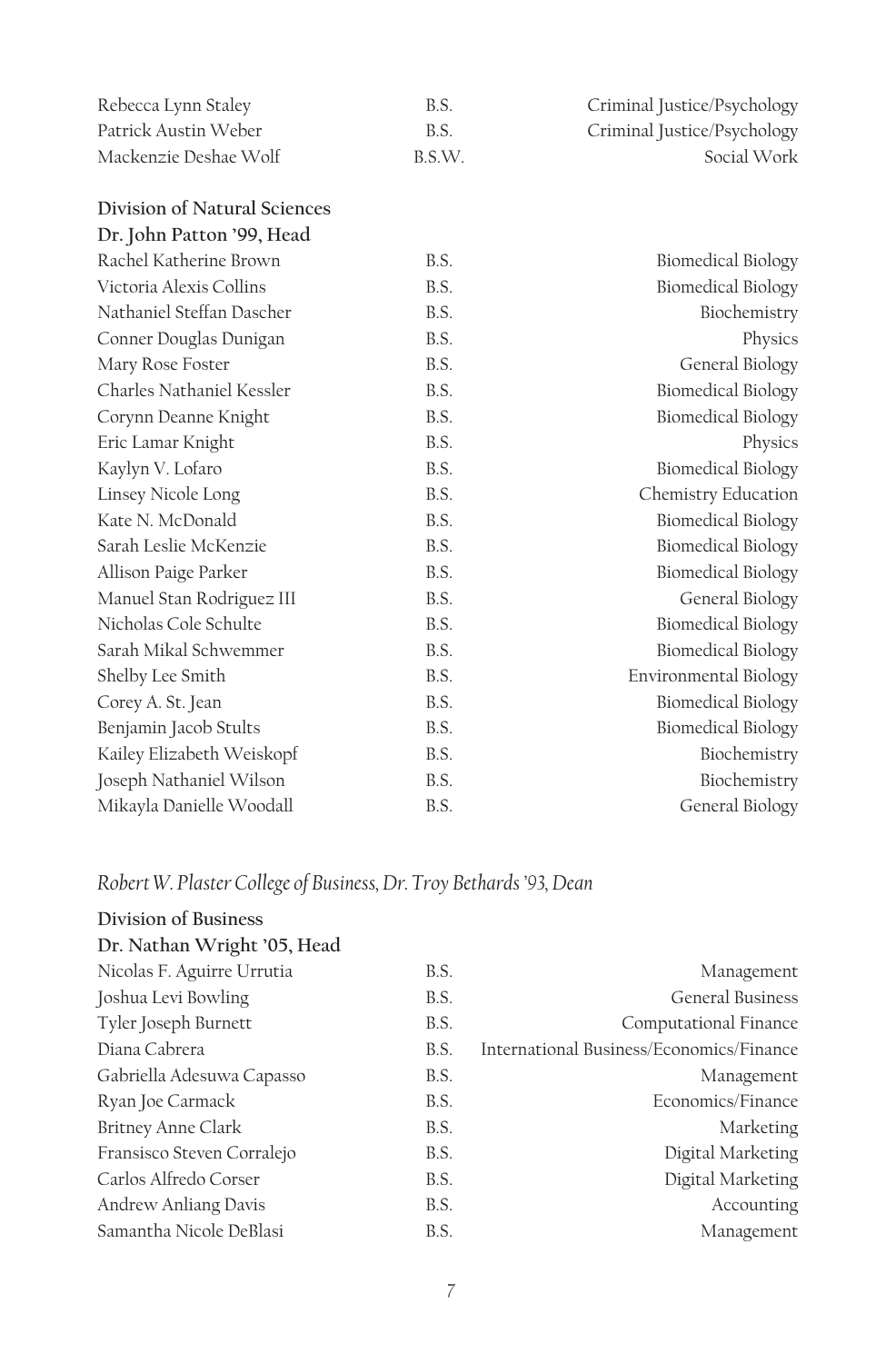| Chance Roman Deitz       | B.S. | Management                               |
|--------------------------|------|------------------------------------------|
| Tyler Douglas Eads       | B.S. | Accounting                               |
| Taryn Olivia Elia        | B.S. | Management                               |
| Jacob Paul Fuller        | B.S. | Digital Marketing                        |
| Renae Louelle Gillmore   | B.S. | Marketing                                |
| Grant Nelson Holmes      | B.S. | Accounting                               |
| Andrew Michael Jones     | B.S. | Accounting                               |
| Trey Barrett Kitterman   | B.S. | Marketing                                |
| Emilee Ann Marsh         | B.S. | Public Relations                         |
| Ty D. McAninch           | B.S. | Marketing                                |
| Matthew A. McConnell     | B.S. | Accounting                               |
| Nathaniel David McKinley | B.S. | Economics/Finance                        |
| Garrett Thomas Morey     | B.S. | Economics/Finance                        |
| Ryan Marshall Northcutt  | B.S. | Management                               |
| Kambria Michelle Price   | B.S. | Marketing                                |
| Jonathan Jose Prudencio  | B.S. | Marketing                                |
| Corbin C. Reese          | B.S. | Management                               |
| Nathan D. Reisner        | B.S. | Accounting/Economics/Finance             |
| Braden S. Rothdiener     | B.S. | Digital Marketing                        |
| Francesca Maria Sabatini | B.S. | Digital Marketing                        |
| David Esau Sanchez       | B.S. | Marketing                                |
| Jessica K. Swartz        | B.S. | Accounting & Information Assurance       |
| David Szeri              | B.S. | International Business/Economics/Finance |
| Mark Allen-James Venable | B.S. | Marketing                                |
| Morgan Nicole Waisner    | B.S. | Accounting/Economics/Finance             |

## *College of Professional Programs, Dr. Troy Bethards '93, Dean*

#### **Division of Computing and Mathematics Dr. Amos Gichamba, Head**

| Nicholas Wyatt Alexander | B.S. | Cybersecurity                  |
|--------------------------|------|--------------------------------|
| Mathew Edward Baldinger  | B.S. | Computer Science & Mathematics |
| Caleb Matthew Burnham    | B.S. | Computer Science & Mathematics |
| Trevor Michael Conley    | B.S. | Computer Science               |
| Samuel Minner Coons      | B.S. | Computer Science               |
| Devon Michael Darlington | B.S. | Computer Information Science   |
| Callen Dye               | B.S. | Cybersecurity                  |
| Rachel Faith Evans       | B.S. | Mathematics Education          |
| Allison Bailee Green     | B.S. | Computer Science & Mathematics |
| Rheagan Michelle Hancock | B.S. | Mathematics Education          |
| Matthew Brett Hart       | B.S. | Web Systems & Design           |
| Christopher B. Holt      | B.S. | Computer Information Science   |
|                          |      | Digital Marketing              |
| Jarrett C. Johnson       | B.S. | Cybersecurity                  |
|                          |      |                                |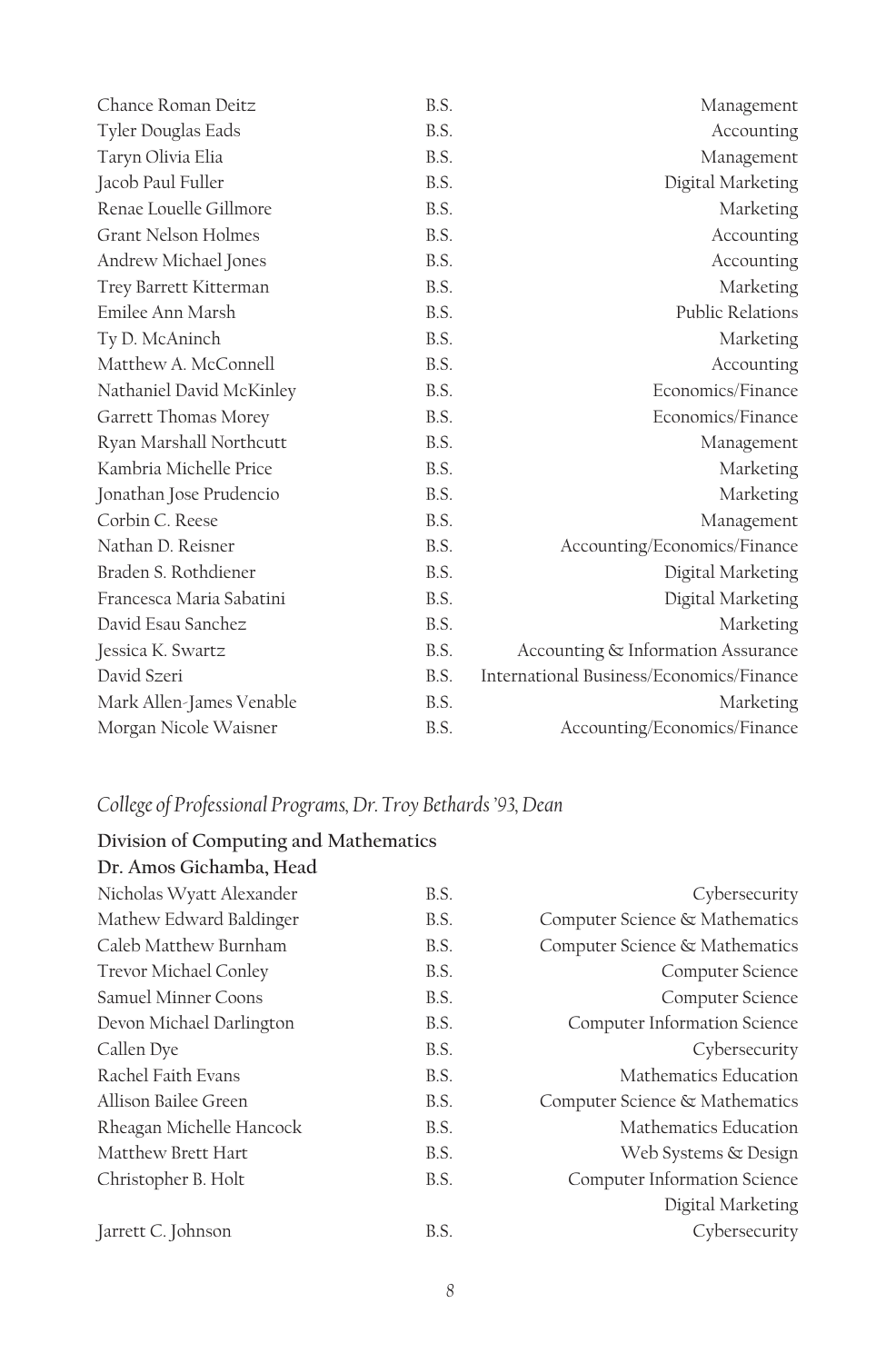| Parker Matthew King      | B.S. | Computer Information Science   |
|--------------------------|------|--------------------------------|
| Jacob Samuel Knudsen     | B.S. | Cybersecurity                  |
| Matthew Anthony Martinez | B.S. | Computer Information Science   |
| Anna Elizabeth Miller    | B.S. | Computer Science               |
| Ezekial Joel Perriman    | B.S. | Computer Science & Mathematics |
| Blake Todd Robinett      | B.S. | Computer Information Science   |
| Thomas Steven Schaal     | B.S. | Computer Science               |
| Kevin Miller Stewart     | B.S. | Web Systems & Design           |
| Evan David Turnquist     | B.S. | Cybersecurity                  |
| Coleman McDonald Yantis  | B.S. | Computer Science               |
|                          |      |                                |

**Division of Education**

| Dr. Kevin Patterson '87, Head |      |                             |
|-------------------------------|------|-----------------------------|
| Nicole Irene Rose Belisle     | B.S. | Elementary Education        |
| Lauren Elizabeth Birdsong     | B.S. | Elementary Education        |
| Hannah Renee Brown            | B.S. | <b>Elementary Education</b> |
| Lacey W. Bunch                | B.S. | <b>Elementary Education</b> |
| Carolyn Janise Lena Cates     | B.S. | <b>Elementary Education</b> |
| Stephanie Nicole Coen         | B.S. | Elementary Education        |
| Ashlynne Breann Dickinson     | B.S. | Elementary Education        |
| Belinda R. Gaston             | B.S. | <b>Elementary Education</b> |
| Madeline Elizabeth Geurin     | B.S. | <b>Elementary Education</b> |
| Ky'Lee Elaine Hoyt            | B.S. | <b>Elementary Education</b> |
| Amber Reneé Lucas             | B.S. | <b>Elementary Education</b> |
| Cameron S. Ream               | B.S. | Elementary Education        |
| Rebekah Danae Roy             | B.S. | <b>Elementary Education</b> |
| Ashley Kay Scott              | B.S. | <b>Elementary Education</b> |
| Jess Wilson                   | B.S. | <b>Elementary Education</b> |
| Baylie Lynay Woolsey          | B.S. | <b>Elementary Education</b> |

**Division of Kinesiology**

|  | Todd John, Head |  |
|--|-----------------|--|
|--|-----------------|--|

| Lucas Gage Anderson   | B.S. | <b>Exercise Science</b> |
|-----------------------|------|-------------------------|
| Leah Shaye Armstrong  | B.S. | <b>Exercise Science</b> |
| Kyle Wyatt Asbury     | B.S. | <b>Exercise Science</b> |
| Kaitlyn Nicole Bagby  | B.S. | <b>Exercise Science</b> |
| Benjamin Willis Baker | B.S. | <b>Exercise Science</b> |
| Cameron D. Banks      | B.S. | Physical Education      |
| Brianna Elaine Bundy  | B.S. | <b>Exercise Science</b> |
| Rebecca Ruth Campbell | B.S. | <b>Exercise Science</b> |
| Kiley Jo Cargill      | B.S. | <b>Exercise Science</b> |
| Maya Allyson Cofield  | B.S. | <b>Exercise Science</b> |
|                       | B.A. | Spanish                 |
| Mackenzie Dawn Darst  | B.S. | Exercise Science        |

| Cybersecurity               |  |  |  |
|-----------------------------|--|--|--|
| Computer Science            |  |  |  |
|                             |  |  |  |
|                             |  |  |  |
|                             |  |  |  |
| <b>Elementary Education</b> |  |  |  |
| <b>Elementary Education</b> |  |  |  |
| <b>Elementary Education</b> |  |  |  |
| <b>Elementary Education</b> |  |  |  |
| <b>Elementary Education</b> |  |  |  |
| <b>Elementary Education</b> |  |  |  |
| <b>Elementary Education</b> |  |  |  |
| <b>Elementary Education</b> |  |  |  |
| <b>Elementary Education</b> |  |  |  |
| <b>Elementary Education</b> |  |  |  |
| <b>Elementary Education</b> |  |  |  |
| <b>Elementary Education</b> |  |  |  |
| <b>Elementary Education</b> |  |  |  |
|                             |  |  |  |

| Elementary Education |
|----------------------|
| Elementary Education |
| Elementary Education |
|                      |

| B.S. | Exercise Science        |
|------|-------------------------|
| B.S. | Exercise Science        |
| B.S. | Exercise Science        |
| B.S. | Exercise Science        |
| B.S. | Exercise Science        |
| B.S. | Physical Education      |
| B.S. | Exercise Science        |
| B.S. | Exercise Science        |
| B.S. | <b>Exercise Science</b> |
| B.S. | Exercise Science        |
| B.A. | Spanish                 |
| B.S. | Exercise Science        |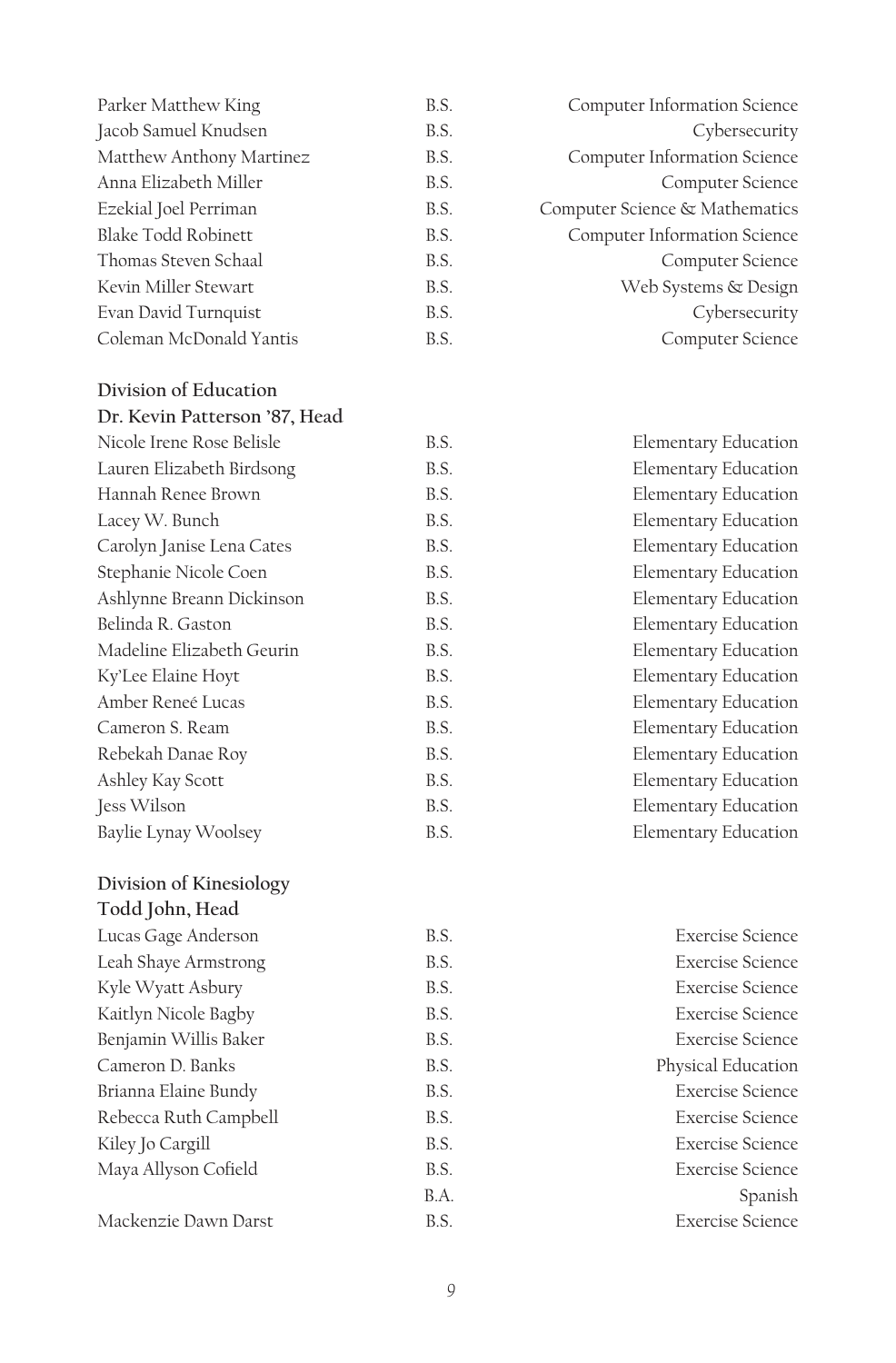| Matthew Bruce Eleiott      | B.S. | Sport Management        |
|----------------------------|------|-------------------------|
| Abigail Rebecca Farris     | B.S. | <b>Exercise Science</b> |
| Alleya Mckenzie Fountain   | B.S. | <b>Exercise Science</b> |
| Grace Madison Fuehring     | B.S. | Exercise Science        |
| Haleigh M. Goodman         | B.S. | <b>Exercise Science</b> |
| Brylee Victoria Graddy     | B.S. | Exercise Science        |
| Macie Lynn Halderman       | B.S. | <b>Exercise Science</b> |
| Sarrah Michelle Hottes     | B.S. | <b>Exercise Science</b> |
| Konner Ireland             | B.S. | <b>Exercise Science</b> |
| Cole Thomas Jackson        | B.S. | Exercise Science        |
| Zoe Regina Mason           | B.S. | Exercise Science        |
| Jacob McCrackin            | B.S. | Exercise Science        |
| Juan Sebastian Morales V   | B.S. | Sport Management        |
| Quinten Gregory Dee Nelson | B.S. | Sport Management        |
| Annyah A. Pettus           | B.S. | Sport Management        |
| Zak A. Phillips            | B.S. | <b>Exercise Science</b> |
| Jack Michael Pitts         | B.S. | Sport Management        |
| Renee Ashton Shreve        | B.S. | <b>Exercise Science</b> |
| Clayten Neal Siegrist      | B.S. | Exercise Science        |
| Brenden Matthew Smith      | B.S. | Sport Management        |
| Mahalie Lorine Stafford    | B.S. | Exercise Science        |
| Rachel Laniece Tippens     | B.S. | <b>Exercise Science</b> |
| Cole Arlen Van Every       | B.S. | Sport Management        |
| Braxton Mathew Ward        | B.S. | <b>Exercise Science</b> |
| Tyler J. Williams          | B.S. | Sport Management        |
| Austin Marc Wilson         | B.S. | Physical Education      |

## *College of Health Professions, Dr. Brittney Hendrickson '08,'11,'12, Dean*

## **Division of Health Sciences & Post-Licensure Nursing**

| B.S.   | Health Sciences        |
|--------|------------------------|
| B.S.   | <b>Health Sciences</b> |
| B.S.N. | Nursing                |
| B.S.N. | Nursing                |
| B.S.N. | Nursing                |
| B.S.N. | Nursing                |
| B.S.N. | Nursing                |
| B.S.N. | Nursing                |
| B.S.N. | Nursing                |
| B.S.N. | Nursing                |
| B.S.N. | Nursing                |
| B.S.N. | Nursing                |
| B.S.N. | Nursing                |
| B.S.N. | Nursing                |
|        |                        |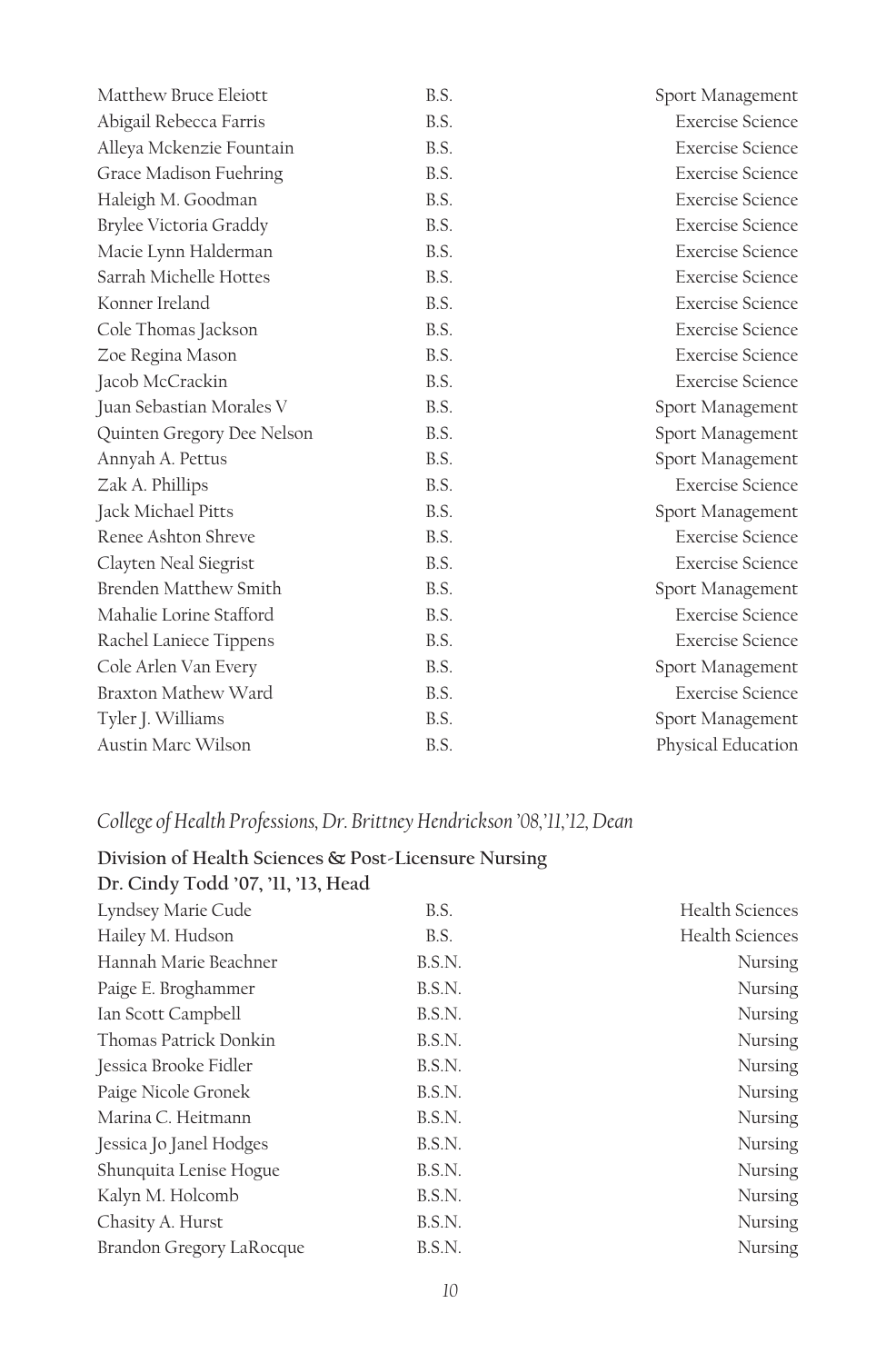| Lauren Elizabeth Luetkenhaus | B.S.N. | Nursing |
|------------------------------|--------|---------|
| Vonderrica Shyan Martin      | B.S.N. | Nursing |
| Jessica L. Oberrieder        | B.S.N. | Nursing |
| Allison M. O'Brien           | B.S.N. | Nursing |
| Ryan Nicole Oglesby          | B.S.N. | Nursing |
| Sidney Elise Orrick          | B.S.N. | Nursing |
| Chandler Mariah Park         | B.S.N. | Nursing |
| Shylena J. Parkison          | B.S.N. | Nursing |
| Julianna Parrish             | B.S.N. | Nursing |
| Erin M. Rockwell             | B.S.N. | Nursing |
| Jon Benjamin Shikles         | B.S.N. | Nursing |
| Ingrid Elise Shores          | B.S.N. | Nursing |
| Karly Renaee Soden           | B.S.N. | Nursing |
| Maria Ann Spellmeyer         | B.S.N. | Nursing |
| Malise Carrie Thompson       | B.S.N. | Nursing |
| Sarah Ann Williams           | B.S.N. | Nursing |
| Claudia Helen Wingbermuehle  | B.S.N. | Nursing |
|                              |        |         |

## **Division of Pre-Licensure Nursing, Dr. Renay McCarley, Head**

| Maggy Rose Bailey         | B.S.N. | Nursing |
|---------------------------|--------|---------|
| Julia Louise Bainter      | B.S.N. | Nursing |
| Laura Elizabeth Dixon     | B.S.N. | Nursing |
| Kensi Nicole Dye          | B.S.N. | Nursing |
| Kaitlyn Elizabeth Johnson | B.S.N. | Nursing |
| Bethany Kay Knauth        | B.S.N. | Nursing |
| Abigail Claire Liggett    | B.S.N. | Nursing |
| Lauren Nicole Long        | B.S.N. | Nursing |
| Stuart Walker McKarus     | B.S.N. | Nursing |
| Jeffrey P. Metzler        | B.S.N. | Nursing |
| Courtney Cheyenne Miller  | B.S.N. | Nursing |
| Sarah R. Page             | B.S.N. | Nursing |
| Madalyn Renee Rainey      | B.S.N. | Nursing |
| Daniel Omar Santibanez    | B.S.N. | Nursing |
| Julieana Marie Sherwood   | B.S.N. | Nursing |
|                           |        |         |

*The inclusion of a student's name in the program does not guarantee the student is fully qualified to graduate.*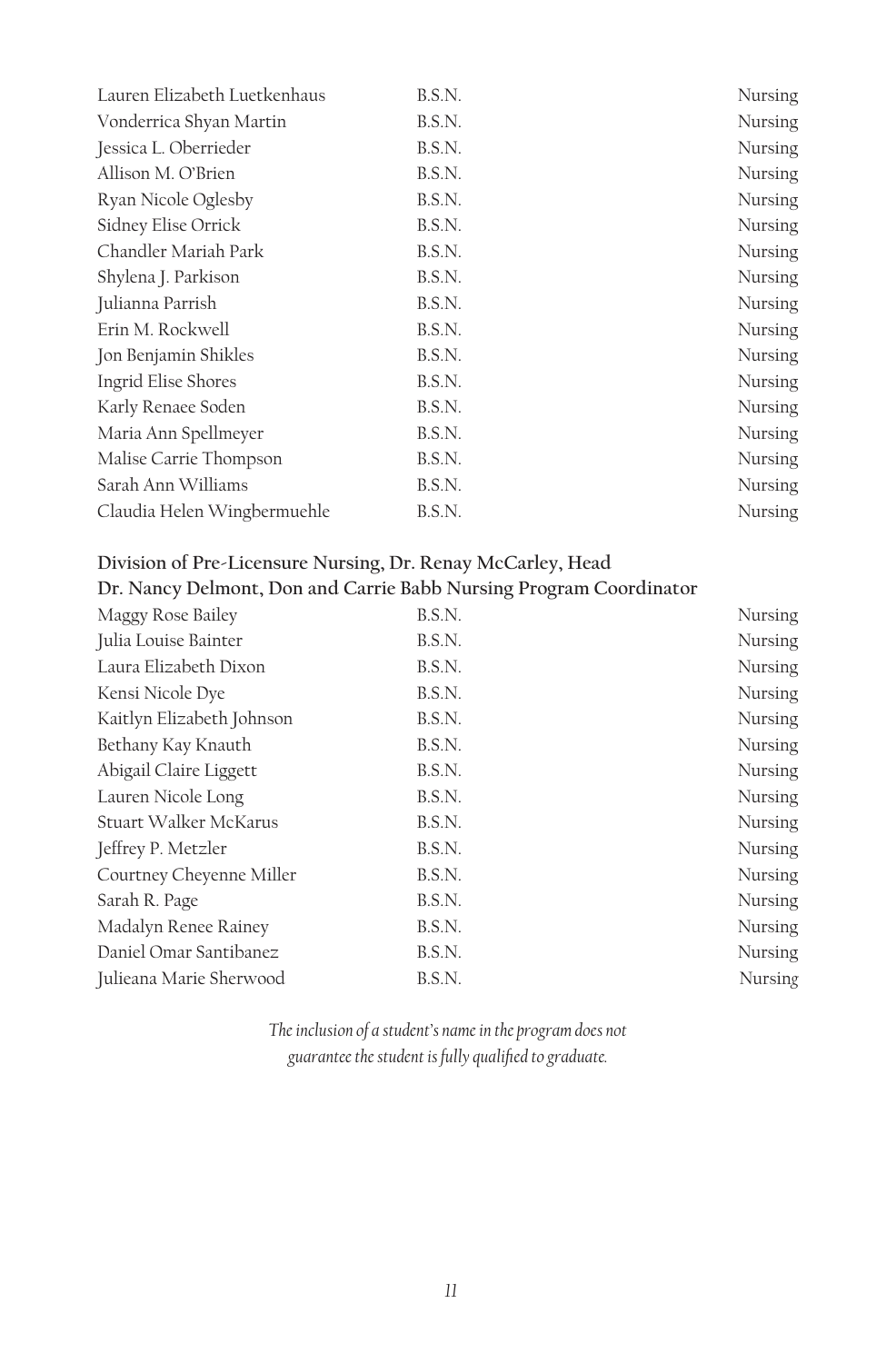## *Associate Degree Ceremony*

**Jane and Ken Meyer Wellness and Sports Center**

**MAY 20, 2022, 7:00 P.M.**

|                    |                                           | Director of Athletics                                                                      |
|--------------------|-------------------------------------------|--------------------------------------------------------------------------------------------|
|                    |                                           | Senior music student                                                                       |
|                    | by Sir Edward Elgar                       | Professor of Music                                                                         |
|                    |                                           |                                                                                            |
| Video Presentation |                                           |                                                                                            |
|                    |                                           | President                                                                                  |
|                    | by S. Whisler '71<br>(inside front cover) | Dr. James Tarrant<br>Professor of Music                                                    |
|                    |                                           |                                                                                            |
|                    |                                           | Regional Vice President/Gulf Coast Multi-Area Director<br>Fellowship of Christian Athletes |
|                    |                                           | Provost                                                                                    |
|                    |                                           | Dr. Lee Skinkle                                                                            |
|                    |                                           | Director of Alumni Engagement                                                              |
|                    | by Albert H. Malotte                      | Dr. James Tarrant                                                                          |
|                    | by Alex-Zsolt                             |                                                                                            |

*\*Denotes time to stand*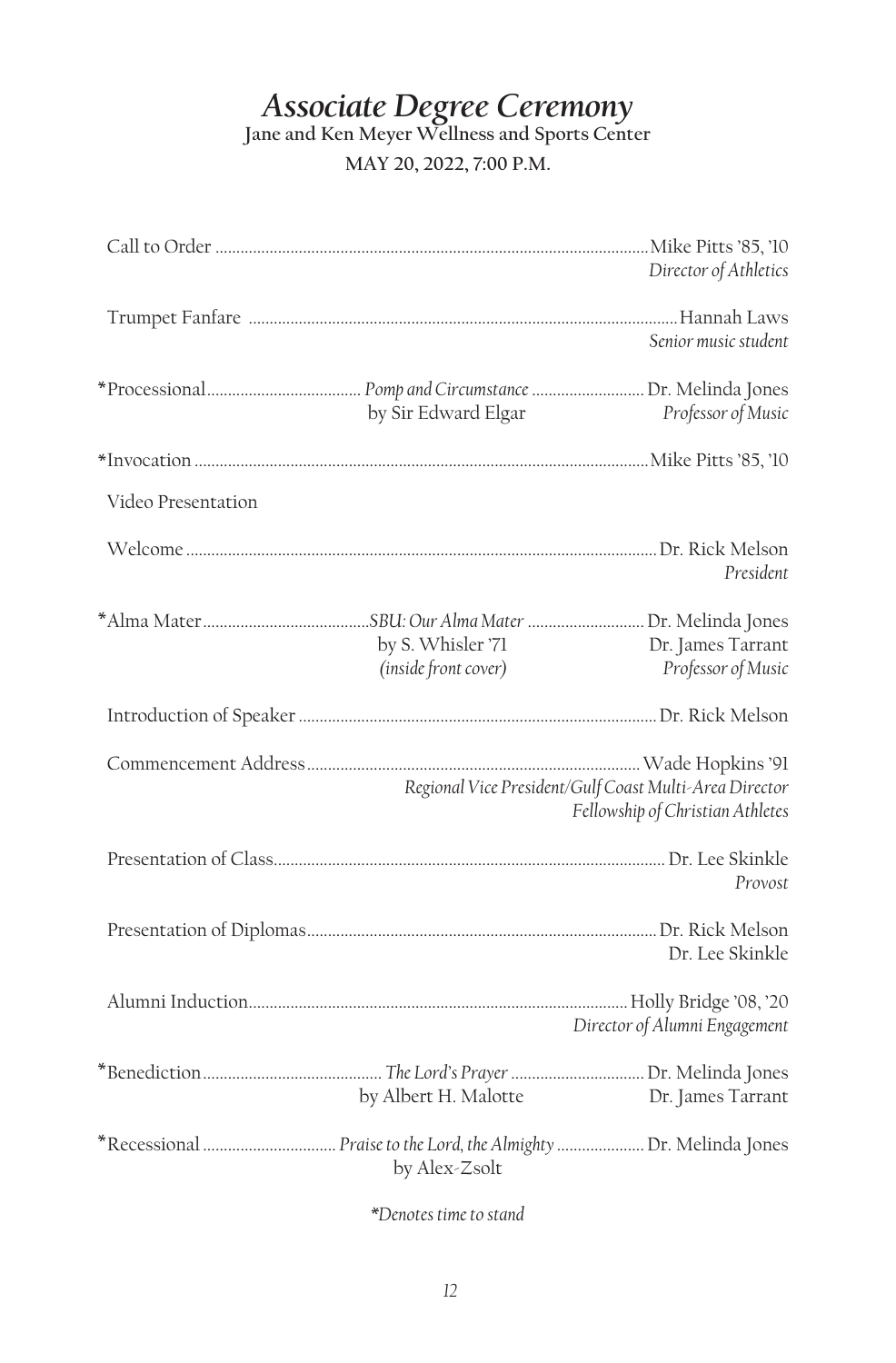# *Candidates for Graduation* **ASSOCIATE DEGREES**

*Geneva Casebolt College of Arts and Sciences, Dr. Holly Hill-Stanford, Dean*

| Darla J. Bell                                                             | A.S.   | General Studies        |
|---------------------------------------------------------------------------|--------|------------------------|
| Tiffany Michelle Counterman                                               | A.S.   | <b>General Studies</b> |
| Kolby Dylan Griffith                                                      | A.S.   | <b>General Studies</b> |
| Heather M. Keeton                                                         | A.S.   | <b>General Studies</b> |
| MaryKate Lennan                                                           | A.S.   | <b>General Studies</b> |
| Julie J. Olsen                                                            | A.S.   | General Studies        |
| Makayla M. Thornton                                                       | A.S.   | <b>General Studies</b> |
| Hailey D. Wilkins                                                         | A.S.   | General Studies        |
| Robert W. Plaster College of Business, Dr. Troy Bethards '93, Dean        |        |                        |
| Rhys Cratty                                                               | A.A.S. | <b>Business</b>        |
| Payton Lane Ragle                                                         | A.S.   | <b>Business</b>        |
| Courtney Jane Upton                                                       | A.S.   | <b>Business</b>        |
| College of Professional Programs, Dr. Troy Bethards '93, Dean             |        |                        |
| Jandie A. Peterson                                                        | A.S.   | Teaching               |
| College of Health Professions, Dr. Brittney Hendrickson '08,'11,'12, Dean |        |                        |
| Division of Health Sciences & Post-Licensure Nursing                      |        |                        |
| Dr. Cindy Todd '07, '11, '13, Head                                        |        |                        |
| Jason Young, Associate of Science in Radiography Program Coordinator      |        |                        |
| Maria G. Ayala                                                            | A.S.R. | Radiography            |
| Haydon L. Crouch                                                          | A.S.R. | Radiography            |
| Laiken Dilbeck                                                            | A.S.R. | Radiography            |
| Kyndra E. Drake                                                           | A.S.R. | Radiography            |
| Marcus H. Hampton                                                         | A.S.R. | Radiography            |
| Brittany E. Hiller                                                        | A.S.R. | Radiography            |
| Natalie Ann Humble                                                        | A.S.R. | Radiography            |
| Jessica K. Jones                                                          | A.S.R. | Radiography            |
| Haeok Park                                                                | A.S.R. | Radiography            |
| Emily M. Sharon                                                           | A.S.R. | Radiography            |
| Trisha Catherine Sinclair                                                 | A.S.R. | Radiography            |
| Raymond Kelly Tapp                                                        | A.S.R. | Radiography            |
| Julie A. Tran                                                             | A.S.R. | Radiography            |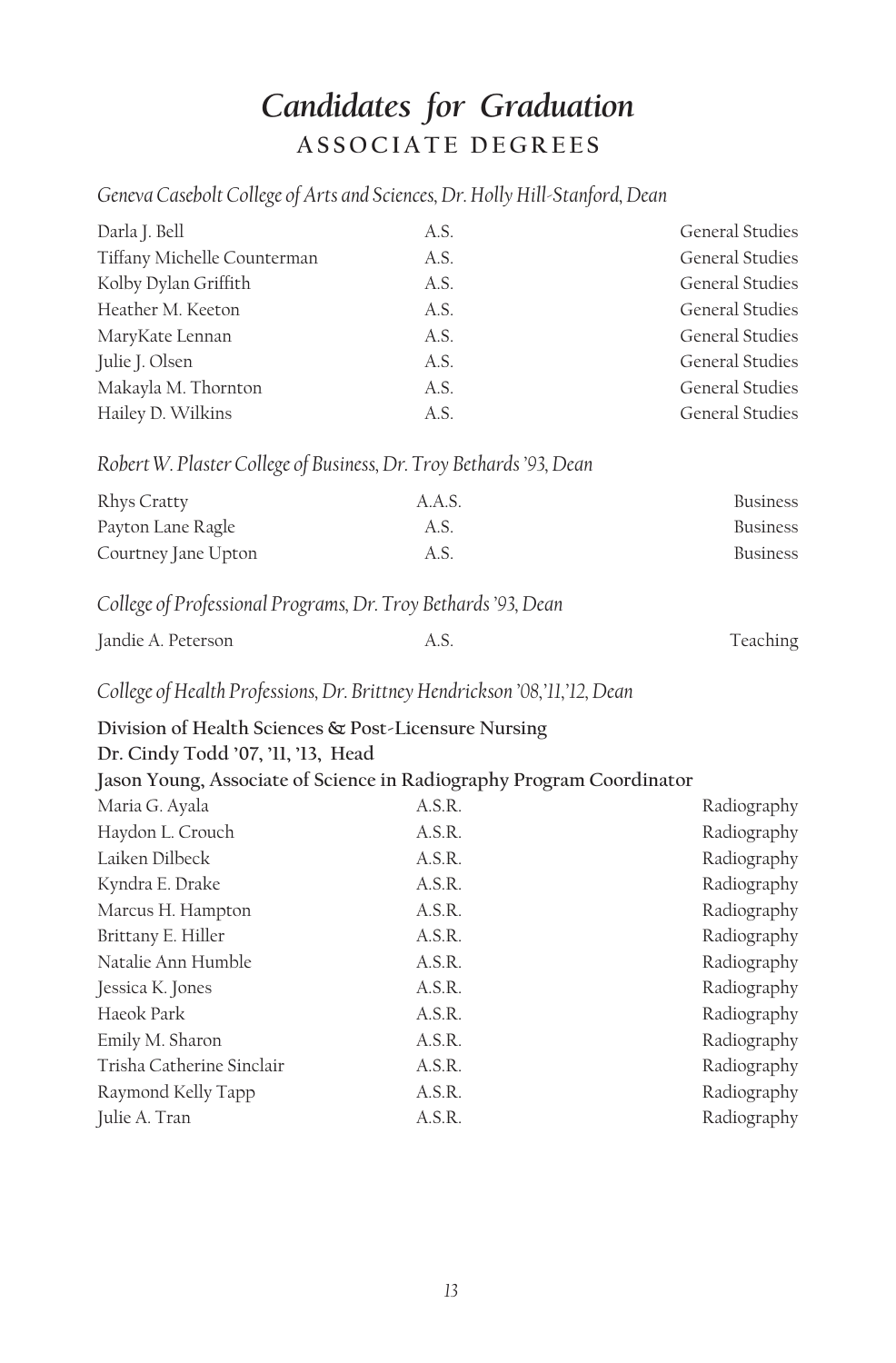| Division of Pre-Licensure Nursing |        |         |
|-----------------------------------|--------|---------|
| Dr. Renay McCarley, Head          |        |         |
| Lance B. Albrecht                 | A.S.N. | Nursing |
| Kris E. Allen                     | A.S.N. | Nursing |
| Jamie L. Altom                    | A.S.N. | Nursing |
| Tonya Eileen-Perdue Baida         | A.S.N. | Nursing |
| RaeAnna M. Barto                  | A.S.N. | Nursing |
| Matthew Robert Beld               | A.S.N. | Nursing |
| Caitlyn Marie Blackburn           | A.S.N. | Nursing |
| Natalie S. Blackwell              | A.S.N. | Nursing |
| Nikki Lee Briddle                 | A.S.N. | Nursing |
| McKenna LaDawn Callaway           | A.S.N. | Nursing |
| Joshua M. Caputo                  | A.S.N. | Nursing |
| Matthew J. Caputo                 | A.S.N. | Nursing |
| Andrew B. Carson                  | A.S.N. | Nursing |
| Nadia E. Caterenciuc              | A.S.N. | Nursing |
| Jared Keith Claxton               | A.S.N. | Nursing |
| Douglas W. Click Jr.              | A.S.N. | Nursing |
| Chayson Bryce Coulter             | A.S.N. | Nursing |
| Samantha H. Dawson                | A.S.N. | Nursing |
| Taylor Kay Dawson                 | A.S.N. | Nursing |
| Thomas Hunter Douglas             | A.S.N. | Nursing |
| Natasha Tiegen Early              | A.S.N. | Nursing |
| Brittaney B. Eldridge             | A.S.N. | Nursing |
| Meagan Lisette Ellard             | A.S.N. | Nursing |
| Matthew Tyler Fore                | A.S.N. | Nursing |
| Gabrielle Fox                     | A.S.N. | Nursing |
| McKenzie Brooke Garner            | A.S.N. | Nursing |
| Katie Marie Garretson             | A.S.N. | Nursing |
| Kylie M. Gentry                   | A.S.N. | Nursing |
| <b>Emily Grace Goetz</b>          | A.S.N. | Nursing |
| Nicole Paige Greenlee             | A.S.N. | Nursing |
| Taylor Love Gregory               | A.S.N. | Nursing |
| Brooke Renae Hall                 | A.S.N. | Nursing |
| Haley Alexis Harrison             | A.S.N. | Nursing |
| Brittney A. Hawk                  | A.S.N. | Nursing |
| Kylie Marie Haynes                | A.S.N. | Nursing |
| Kaylie Lynn Helms                 | A.S.N. | Nursing |
| Joseph J. Henry                   | A.S.N. | Nursing |
| Abbiegail Jean Hodges             | A.S.N. | Nursing |
| Nicole Marie Huff                 | A.S.N. | Nursing |
| Rachel Marie Hutson               | A.S.N. | Nursing |
| Daniel C. Jackson                 | A.S.N. | Nursing |
| Emily Lynn Jackson                | A.S.N. | Nursing |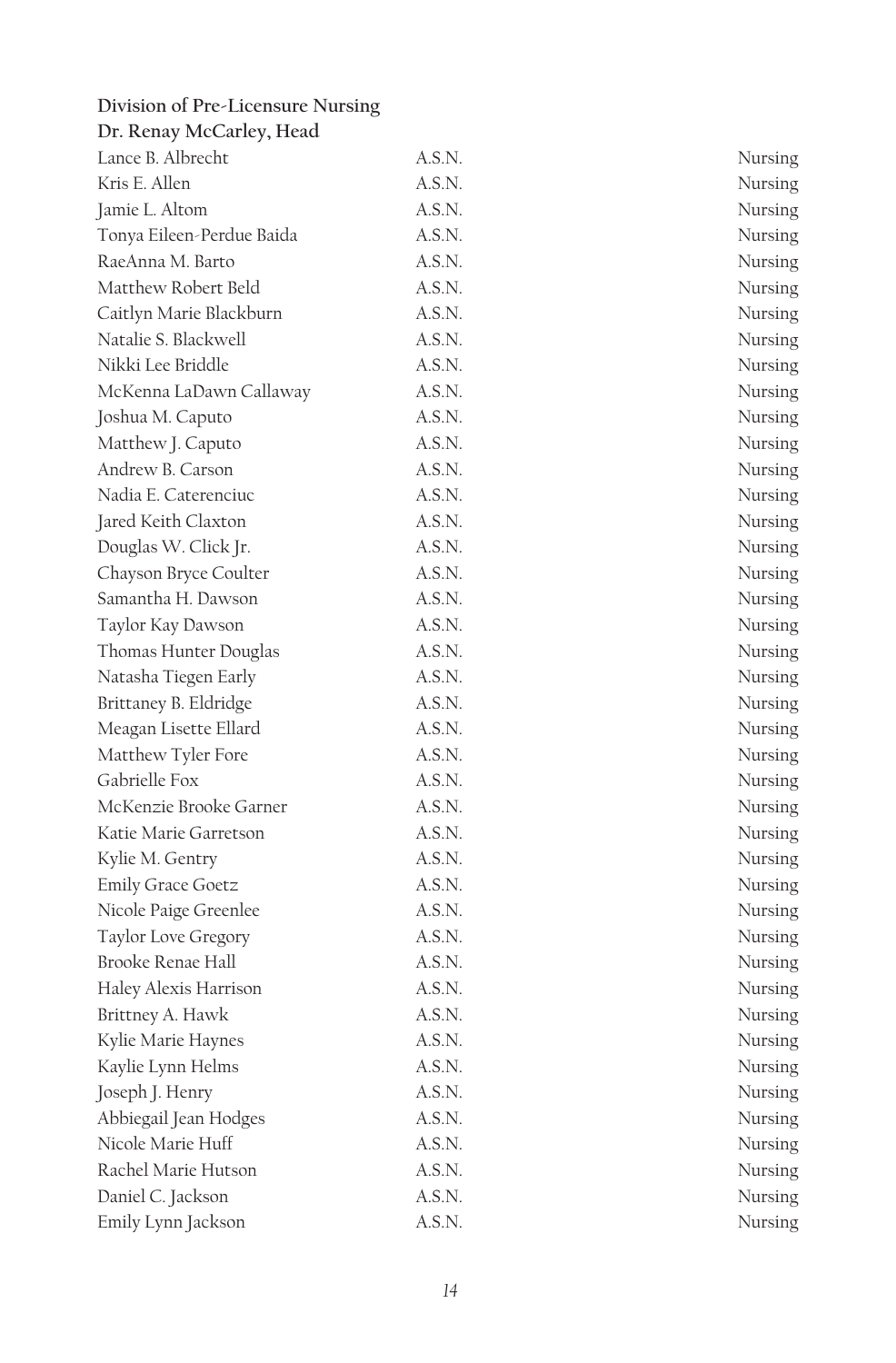| Joseph A. Johnson          | A.S.N. | Nursing |
|----------------------------|--------|---------|
| Ethan G. Karas             | A.S.N. | Nursing |
| Katie Marie Kubiak         | A.S.N. | Nursing |
| Emily N. Kuranda           | A.S.N. | Nursing |
| Amanda A. Leach            | A.S.N. | Nursing |
| Ali Bryn Lent              | A.S.N. | Nursing |
| Madison Taylor Lewis       | A.S.N. | Nursing |
| Kayla Joleen Lyons         | A.S.N. | Nursing |
| Macy L. Magdziarz          | A.S.N. | Nursing |
| Morgan Ryan Menshouse      | A.S.N. | Nursing |
| Rylea Faith Moss           | A.S.N. | Nursing |
| Jadyn Marie Pace           | A.S.N. | Nursing |
| Jacqueline B. Pennington   | A.S.N. | Nursing |
| Samantha K. Pierce         | A.S.N. | Nursing |
| Austin-Marie N. Porter     | A.S.N. | Nursing |
| Adrianna L. Quesenberry    | A.S.N. | Nursing |
| Candace Joanne Rich        | A.S.N. | Nursing |
| Karen Marguerite Richards  | A.S.N. | Nursing |
| Randi Ann Richardson       | A.S.N. | Nursing |
| Katherine Brianna Rowlands | A.S.N. | Nursing |
| Ashtyn Leigh Ruiz          | A.S.N. | Nursing |
| Morgan Riley Sanborn       | A.S.N. | Nursing |
| Daniel A. Shishko          | A.S.N. | Nursing |
| Margaret Colleen Skeens    | A.S.N. | Nursing |
| Margo Christine Smith      | A.S.N. | Nursing |
| Audrey Dee Anne Snelson    | A.S.N. | Nursing |
| Emily Jane Swafford        | A.S.N. | Nursing |
| Emily E. Swisher           | A.S.N. | Nursing |
| Leah Malanie Thomas        | A.S.N. | Nursing |
| Kristen M. Thompson        | A.S.N. | Nursing |
| Julia Grace Tull           | A.S.N. | Nursing |
| Jordon M. Veatch           | A.S.N. | Nursing |
| Ashley Lynn Warden         | A.S.N. | Nursing |

*The inclusion of a student's name in the program does not guarantee the student is fully qualified to graduate.*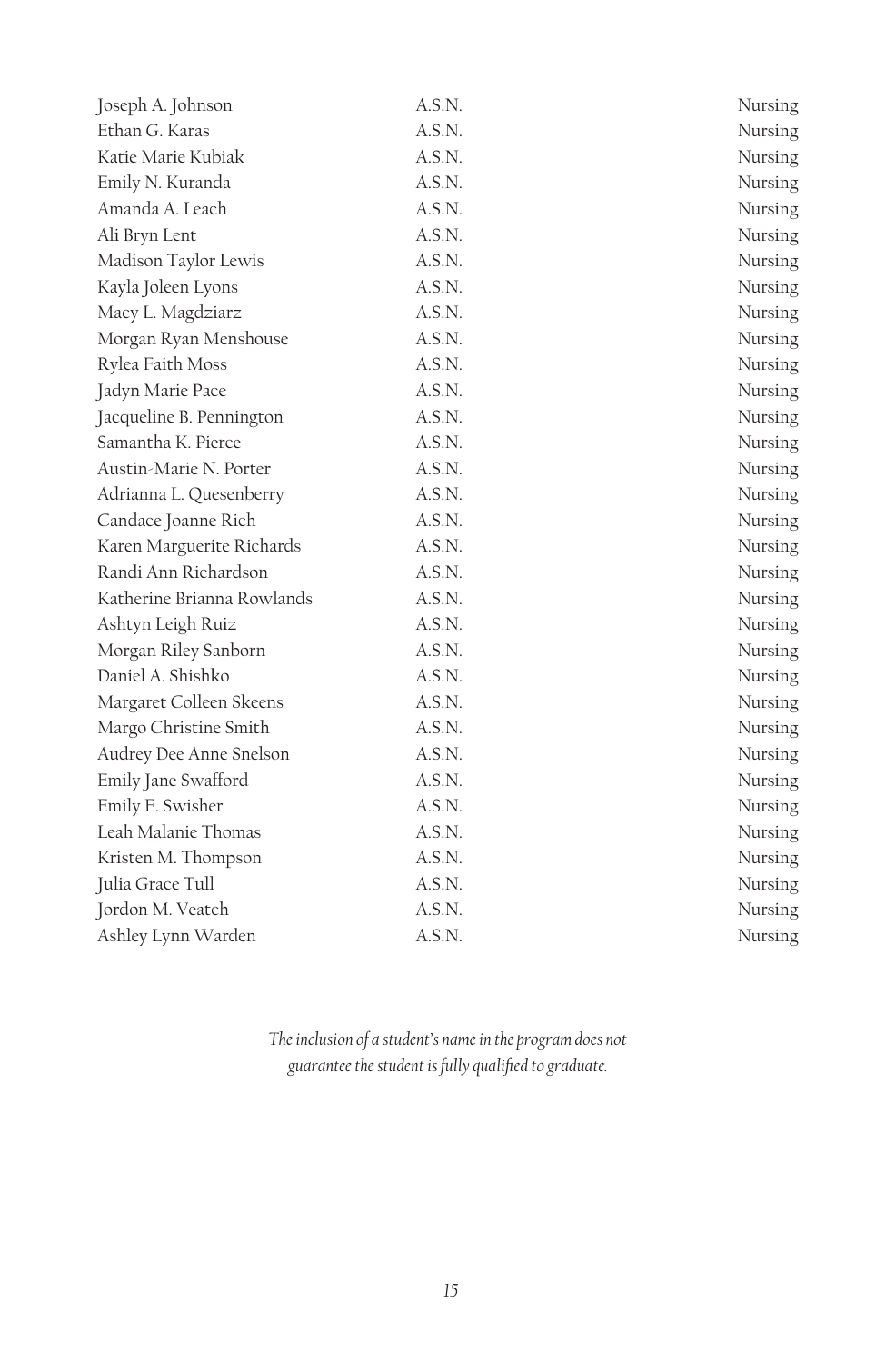# *Graduate Degree Ceremony*

**Jane and Ken Meyer Wellness and Sports Center**

### **MAY 21, 2022, 11:00 A.M.**

|                    |                                           | Director of Athletics                                                                      |
|--------------------|-------------------------------------------|--------------------------------------------------------------------------------------------|
|                    |                                           | Senior music student                                                                       |
|                    | by Sir Edward Elgar                       | Professor of Music                                                                         |
|                    |                                           |                                                                                            |
| Video Presentation |                                           |                                                                                            |
|                    |                                           | President                                                                                  |
|                    | by S. Whisler '71<br>(inside front cover) | Dr. Jeffery Waters<br>Professor of Music                                                   |
|                    |                                           |                                                                                            |
|                    |                                           | Regional Vice President/Gulf Coast Multi-Area Director<br>Fellowship of Christian Athletes |
|                    |                                           | Provost                                                                                    |
|                    |                                           | Dr. Lee Skinkle                                                                            |
|                    |                                           | Director of Alumni Engagement                                                              |
|                    | by Albert H. Malotte                      | Dr. Jeff Waters                                                                            |
|                    | by Alex-Zsolt                             |                                                                                            |

*\*Denotes time to stand*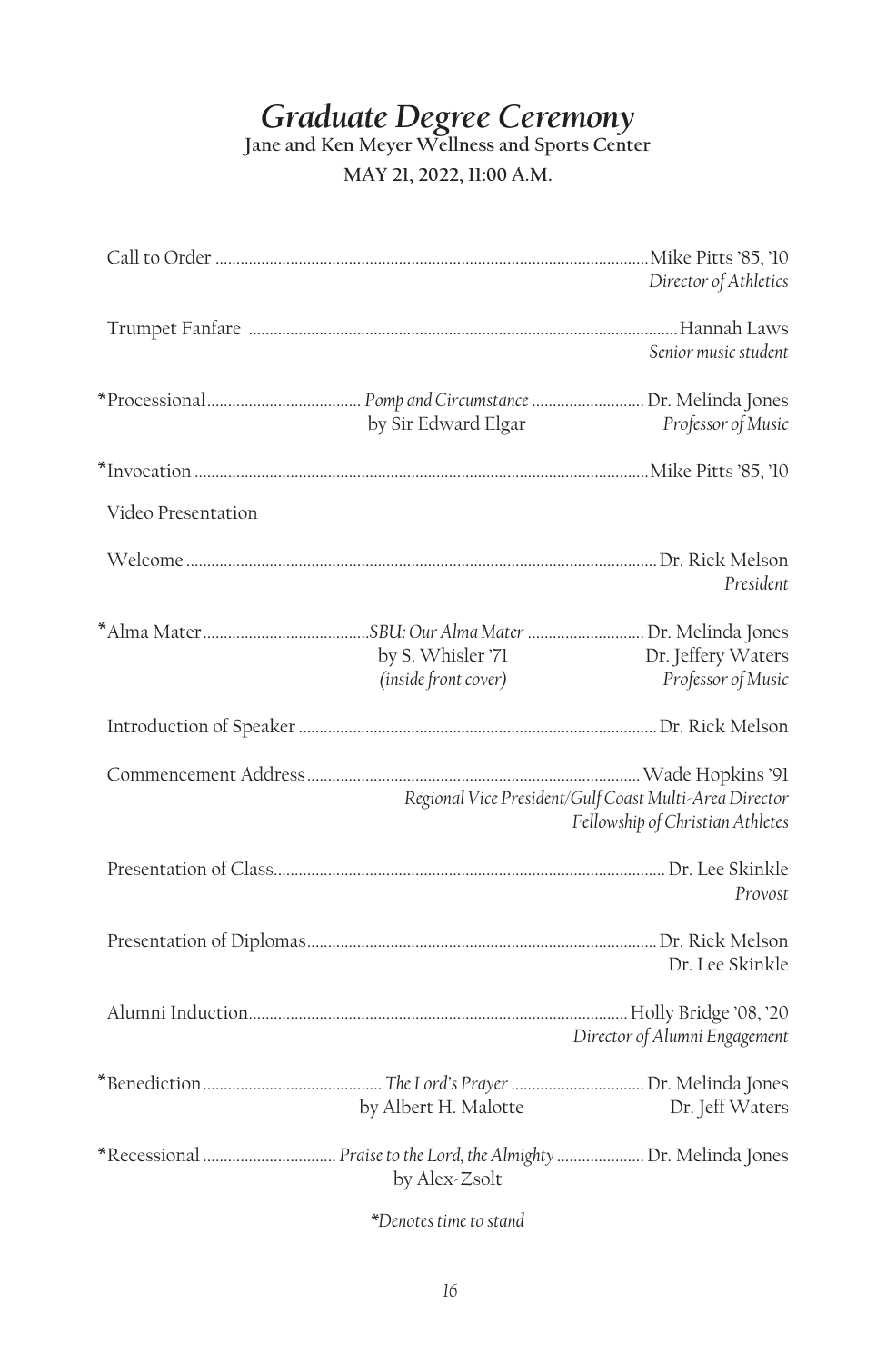# *Candidates for Graduation* **GRADUATE DEGREES**

*College of Professional Programs, Dr. Troy Bethards '93, Dean*

## **Division of Education Hooding: Dr. Kevin Patterson '87, Head**

| MASTER OF SCIENCE IN EDUCATION |      |                                    |
|--------------------------------|------|------------------------------------|
| Erin Amador                    | M.S. | Education/Curriculum & Instruction |
| Brooke Ann Arendt              | MS.  | Education/Instructional Technology |
| Darren E. Arzu                 | M.S. | Education                          |
|                                |      | Athletic-Activity Administration   |
| Amy Kathleen Baker             | MS.  | Education/Curriculum & Instruction |
| Jerilee Banks                  | MS.  | Education/Curriculum & Instruction |
| Marc E. Barrett                | MS.  | Education/Instructional Technology |
| Abigail Anne Berke             | MS.  | Education/Curriculum & Instruction |
| Marissa N. Bradley             | MS.  | Education/Teacher Leadership       |
| David Brechin                  | MS.  | Education                          |
|                                |      | Athletic-Activity Administration   |
| MaryBeth Patrice Breihan       | MS.  | Education/Instructional Technology |
| Laura Lynn Brinker             | MS   | Education/Teacher Leadership       |
| Beth Butchko                   | MS.  | Education/Curriculum & Instruction |
| Cynthia Gail Cabaness          | MS.  | Education                          |
| Anne C. Campbell               | MS.  | Education/Curriculum & Instruction |
| Carrie Carney                  | MS.  | Education/Teacher Leadership       |
| Julie M. Clark                 | M.S. | Education/Curriculum & Instruction |
| Mary Deery                     | M.S. | Education/Teacher Leadership       |
| Jennifer Dickmann              | M.S. | Education/Teacher Leadership       |
| Devin A. Dreste                | MS.  | Education                          |
|                                |      | Athletic-Activity Administration   |
| Raegan I. Edwards              | M.S. | Education/Curriculum & Instruction |
| Margaret J. Ellis              | M.S. | Education/Curriculum & Instruction |
| <b>Brooke Ervin</b>            | MS.  | Education/Curriculum & Instruction |
| Trenton L. Finley              | MS.  | <b>Education</b>                   |
|                                |      | Athletic-Activity Administration   |
| Alex Fischer                   | MS.  | Education/Curriculum & Instruction |
| Jennifer Flores-Samuelson      | MS   | Education/Curriculum & Instruction |
| Tyler Mark Goatley             | MS.  | Education/Curriculum & Instruction |
| Rachel Grunst                  | MS.  | Education/Teacher Leadership       |
| Amanda L. Hanger               | M.S. | Education/Teacher Leadership       |
| Melissa Hargis                 | M.S. | Education/Curriculum & Instruction |
| Christine Marie Hartley        | M.S. | Education/Curriculum & Instruction |
| Claire Rae Head                | M.S. | <b>Elementary Education</b>        |
| Derald R. Henderson            | M.S. | Education/Teacher Leadership       |
|                                |      |                                    |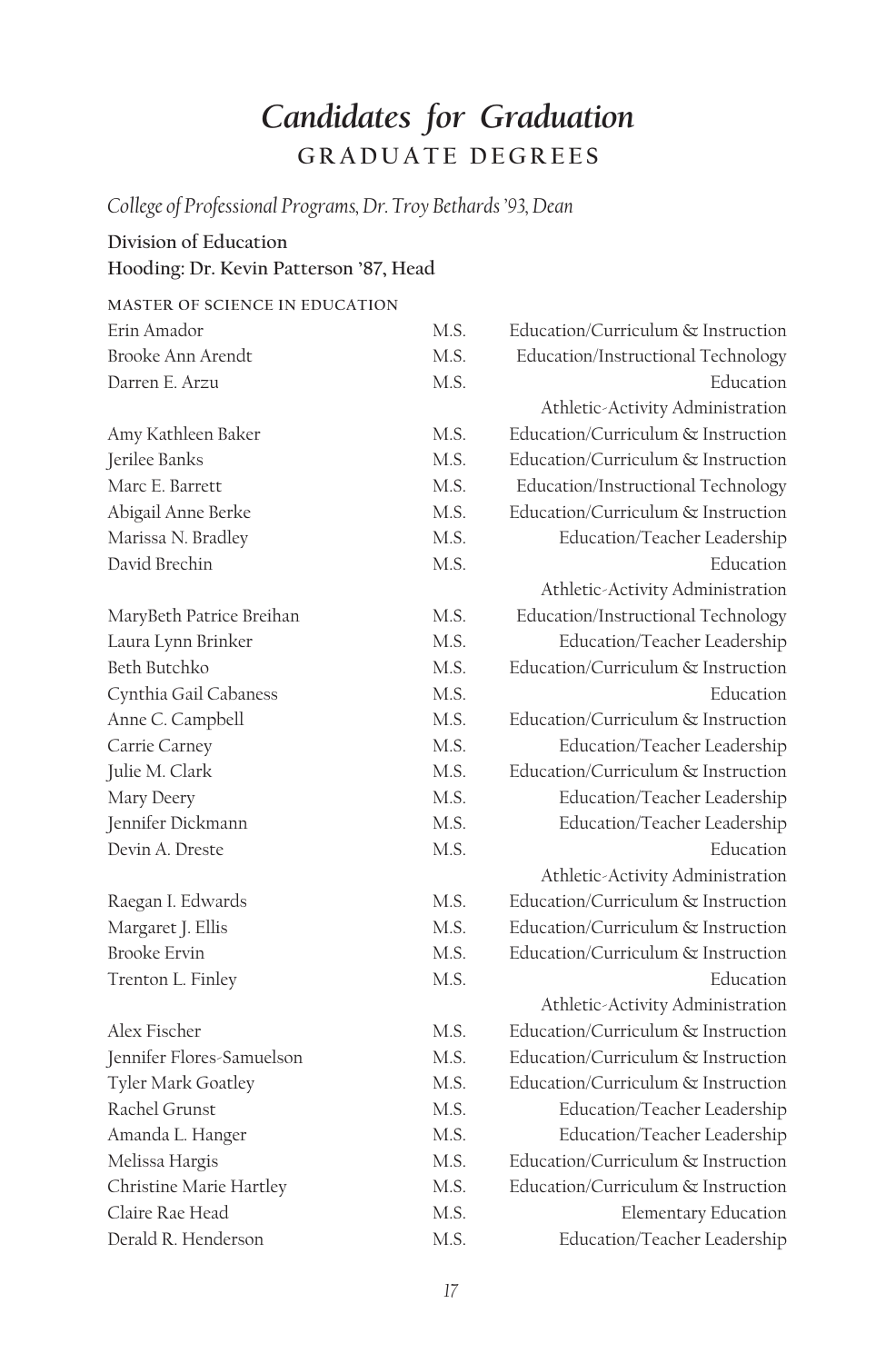| Brandon Kyle Hunt            | M.S. | Education                          |
|------------------------------|------|------------------------------------|
| James Irwin                  | M.S. | Education                          |
|                              |      | Athletic-Activity Administration   |
| Megan Jackman                | M.S. | Education/Curriculum & Instruction |
| Andrew Keating               | M.S. | Education/Instructional Technology |
| Caroline Hadobas Klosterman  | M.S. | Education/Instructional Technology |
| Cathy Michelle Kraus         | M.S. | Education/Curriculum & Instruction |
| Jayden Cooper Locke          | M.S. | Education                          |
| Kahn M. Lucas                | M.S. | Education/Curriculum & Instruction |
| Thomas Scott Lynch           | M.S. | Education                          |
|                              |      | Athletic-Activity Administration   |
| Angela C. Marshall           | M.S. | Education/Curriculum & Instruction |
| Emma Martin                  | M.S. | Education                          |
|                              |      | Athletic-Activity Administration   |
| Christina R. Martinez        | M.S. | Education/Instructional Technology |
| Catheryn Miller              | M.S. | Education/Teacher Leadership       |
| Emily Mitchell               | M.S. | Education/Teacher Leadership       |
| Leah Obenhaus                | M.S. | Education/Instructional Technology |
| Sterlen I. Paul              | M.S. | Education                          |
|                              |      | Athletic-Activity Administration   |
| Timothy Pitcher              | M.S. | Education                          |
|                              |      | Athletic-Activity Administration   |
| Chelsea Pulley               | M.S. | Education/Curriculum & Instruction |
| Aaron Christopher Redmond II | M.S. | Education                          |
|                              |      | Athletic-Activity Administration   |
| Brittany Rich                | M.S. | Education/Curriculum & Instruction |
| Charles Chris Robb Jr.       | M.S. | Education                          |
|                              |      | Athletic-Activity Administration   |
| Patricia Rotermund           | M.S. | Education/Curriculum & Instruction |
| Todd Sattley                 | M.S. | Education/Curriculum & Instruction |
| Sarah Jane Scerba            | M.S. | Education/Curriculum & Instruction |
| Abigail Schneider            | M.S. | Education                          |
|                              |      | Athletic-Activity Administration   |
| Emily J. Sevon               | M.S. | Education/Curriculum & Instruction |
| Candice Nicole Shepherd      | M.S. | Education                          |
| Andrew Shipp                 | M.S. | Education                          |
|                              |      | Athletic-Activity Administration   |
| Amy Lee Stirrat              | M.S. | Education/Instructional Technology |
| Emily Therese Stockwell      | M.S. | Education/Curriculum & Instruction |
| Jay Ernest Taylor            | M.S. | Education                          |
| Tiffany LeAnn Tebbe          | M.S. | Education/Teacher Leadership       |
| Emily Tidwell                | M.S. | Education/Instructional Technology |
| Mary Kate Turner             | M.S. | Education/Curriculum & Instruction |
| Haley Vilmer                 | M.S. | Education                          |
|                              |      | Athletic-Activity Administration   |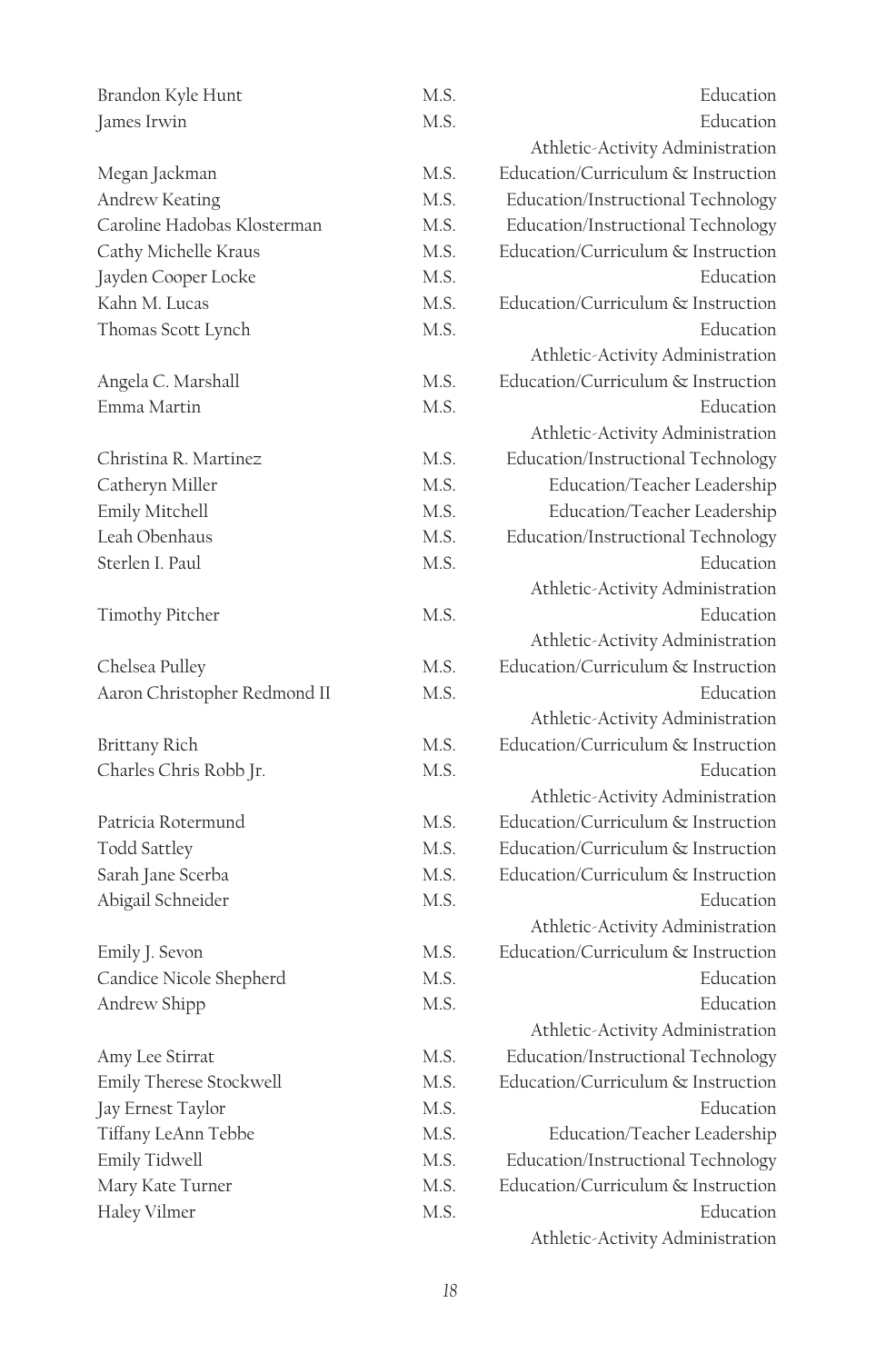| Kelly Ann Viviani         | M.S. | Education/Curriculum & Instruction |
|---------------------------|------|------------------------------------|
| William Garett Wade       | M.S. | Education                          |
|                           |      | Athletic-Activity Administration   |
| Allison C. Wallner        | M.S. | Education                          |
|                           |      | Athletic-Activity Administration   |
| Jaclyn A. Ward            | M.S. | Education/Instructional Technology |
| Nicole Werner Wasielewski | M.S. | Education/Teacher Leadership       |
| Kate Elizabeth Wynveen    | M.S. | Education/Curriculum & Instruction |
| Caleb C. Zustiak          | M.S. | Education/Curriculum & Instruction |

| Melissa Joanne Basnett       | M.S. | Educational Administration        |
|------------------------------|------|-----------------------------------|
| Olivia Rose Beutel           | M.S. | <b>Educational Administration</b> |
| Mary Malinda Boone           | M.S. | <b>Educational Administration</b> |
| Joshua Breeze                | M.S. | Educational Administration        |
| Kelsey Brinck                | M.S. | Educational Administration        |
| Meghan R. Burch              | M.S. | Educational Administration        |
| Abigail Kay Dirden           | M.S. | Educational Administration        |
| Annette L. Fugitt            | M.S. | Educational Administration        |
| Jarrod Douglas Honey         | M.S. | Educational Administration        |
| Jacob M. LaSalle             | M.S. | Educational Administration        |
| Catherine Neal               | M.S. | Educational Administration        |
| Kaleb Patterson              | M.S. | Educational Administration        |
| Peyton M. Pollock            | M.S. | Educational Administration        |
| Jennifer M. Ray              | M.S. | <b>Educational Administration</b> |
| Karen Lynn Starnes           | M.S. | Educational Administration        |
| Jeffrey Stoffey              | M.S. | Educational Administration        |
| Breanna Sue Taylor           | M.S. | Educational Administration        |
| Johnna Lynn Taylor           | M.S. | <b>Educational Administration</b> |
| Jeffrey Matthew Levoy Winter | M.S. | Educational Administration        |
| Jodi Rae Woody               | M.S. | <b>Educational Administration</b> |

*College of Health Professions, Dr. Brittney Hendrickson '08,'11,'12, Dean*

**Division of Health Sciences & Post-Licensure Nursing Hooding: Dr. Cindy Todd '07, '11, '13, Head**

| MASTER OF SCIENCE IN NURSING |        |                   |
|------------------------------|--------|-------------------|
| Denise Alaine Monson         | M.S.N. | Nursing Education |

*Robert W. Plaster College of Business, Dr. Troy Bethards '93, Dean*

**Division of Business, Dr. Nathan Wright '05, Head Hooding: Dr. Levi Bridge '08, '09, M.B.A. Coordinator**

| <b>MASTER OF BUSINESS ADMINISTRATION</b> |        |                         |
|------------------------------------------|--------|-------------------------|
| Nicole Morgan Breedlove                  | M.B.A. | Health Administration   |
| Charles Guelly                           | M.B.A. | Business Administration |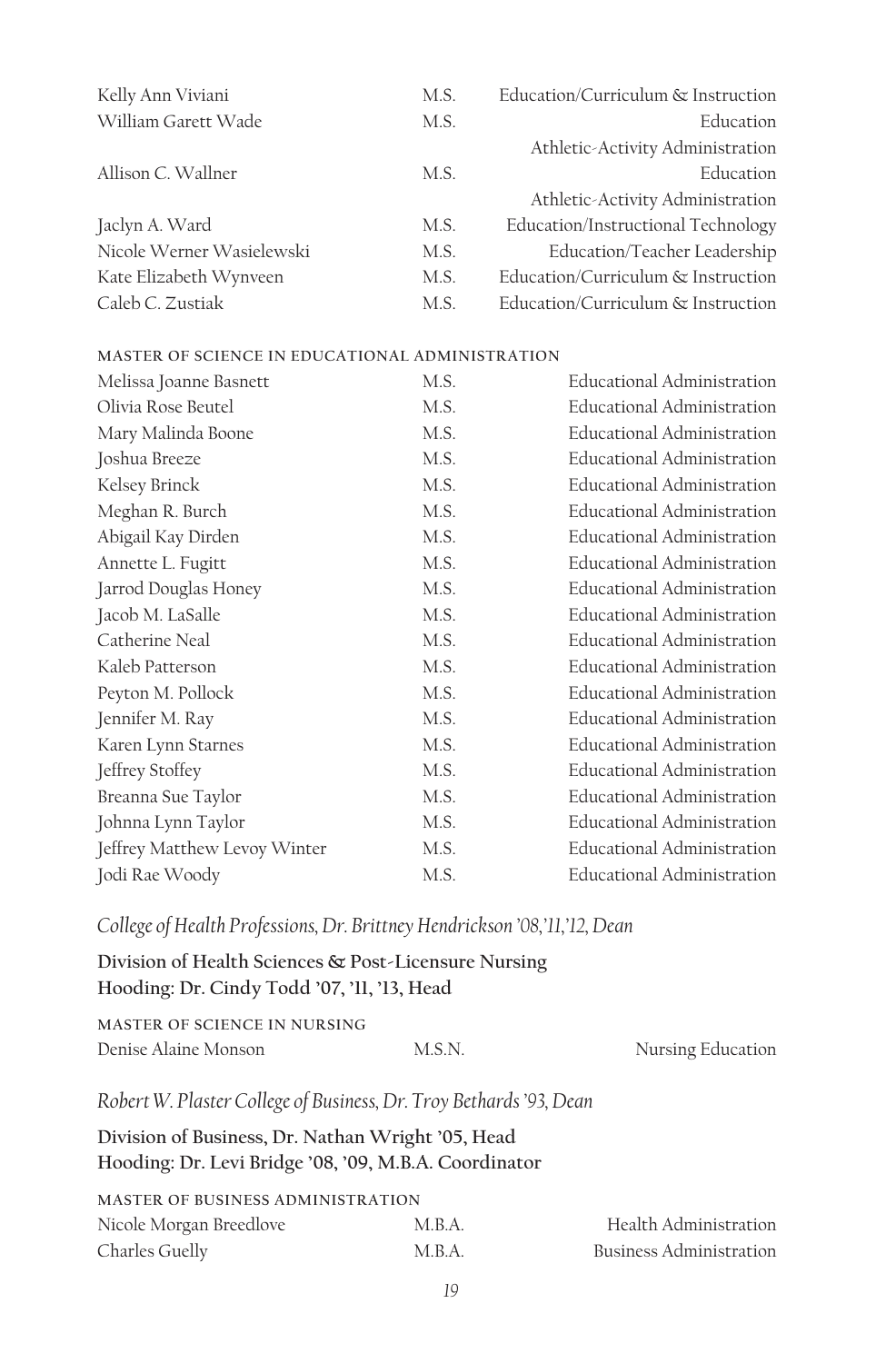| Taylor James Jones-Morgan  | M.B.A. | <b>Business Administration</b> |
|----------------------------|--------|--------------------------------|
| Lane Christian Madison *   | M.B.A. | Health Administration          |
| Morgan Taylor McMullin     | M.B.A. | <b>Business Administration</b> |
| Julie R. Mpofu             | M.B.A. | <b>Business Administration</b> |
| Sheena Skye Nichol         | M.B.A. | Health Administration          |
| Elizabeth Ann Wade Robrahn | M.B.A. | <b>Business Administration</b> |
| Luis David Romero-Godinez  | M.B.A. | <b>Business Administration</b> |
| Ryan Skeens                | M.B.A. | Business Administration        |
| Logan Benjamin Sorrell     | M.B.A. | <b>Business Administration</b> |
| Brytany Nichole Stewart *  | M.B.A. | Health Administration          |
| Josephine J. Verslues *    | M.B.A. | Health Administration          |
| Kadie Lauren Vizethann     | M.B.A. | <b>Business Administration</b> |
| Drew Anthony Hom Wagner    | M.B.A. | <b>Business Administration</b> |
| Alan Justice Worsham       | M.B.A. | <b>Business Administration</b> |

*\*Also listed with the Doctor of Physical Therapy graduates, due to receiving both degrees.*

*College of Professional Programs, Dr. Troy Bethards '93, Dean*

## **Division of Education Hooding: Dr. Kevin Patterson '87, Head**

#### **EDUCATION SPECIALIST IN EDUCATIONAL ADMINISTRATION**

| Chelsea Ann Boyd         | Ed.S. | <b>Educational Administration</b> |
|--------------------------|-------|-----------------------------------|
| Thomas Vincent Colvin    | Ed.S. | <b>Educational Administration</b> |
| Joseph Elbert Cooper Jr. | Ed.S. | Educational Administration        |
| Michael Bradley Crews    | Ed.S. | Educational Administration        |
| Jesse Blake Cupp         | Ed.S. | Educational Administration        |
| Stephanie A. Dasal       | Ed.S. | Educational Administration        |
| Christen J. Davis        | Ed.S. | Educational Administration        |
| Holly L. Deckard         | Ed.S. | <b>Educational Administration</b> |
| Jason Matthew Duey       | Ed.S. | <b>Educational Administration</b> |
| Molly S. Eulinger        | Ed.S. | <b>Educational Administration</b> |
| Shondra Marie Fetter     | Ed.S. | Educational Administration        |
| Brittany B. Franse       | Ed.S. | Educational Administration        |
| Bobbie L. Grant          | Ed.S. | <b>Educational Administration</b> |
| Telena Marie Haneline    | Ed.S. | Educational Administration        |
| Cheryl L. Hayes          | Ed.S. | Educational Administration        |
| Aibeen S. Holland        | Ed.S. | Educational Administration        |
| Mandy M. Jones           | Ed.S. | Educational Administration        |
| Cheryl P. Knox           | Ed.S. | <b>Educational Administration</b> |
| Megan Marie Mann         | Ed.S. | <b>Educational Administration</b> |
| Bob J. Matthews          | Ed.S. | <b>Educational Administration</b> |
| Jeremy D. McCoy          | Ed.S. | <b>Educational Administration</b> |
| Tara Leann Mease         | Ed.S. | <b>Educational Administration</b> |
| Christina A. O'Neill     | Ed.S. | <b>Educational Administration</b> |
|                          |       |                                   |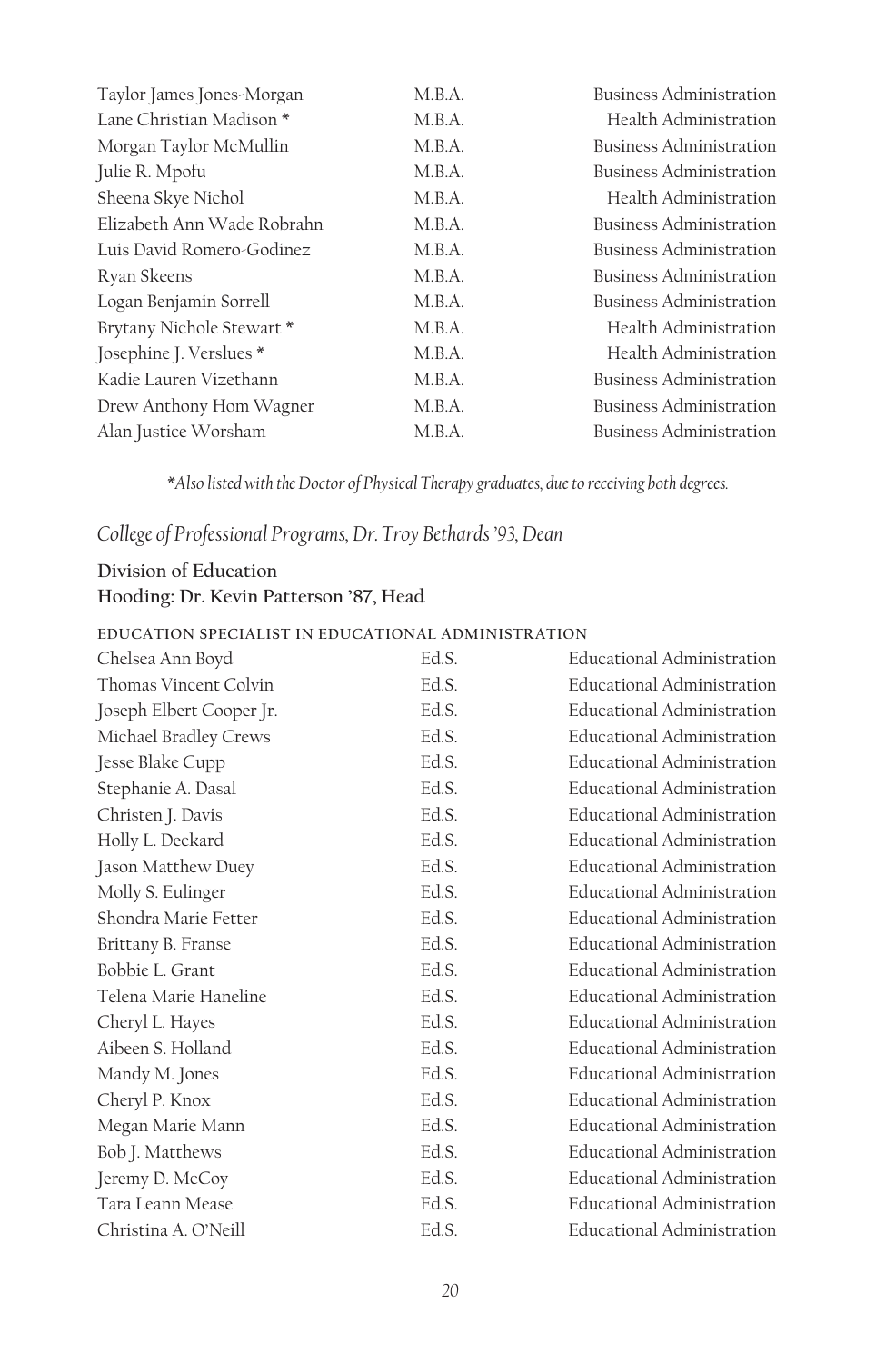| JoNita Lorene Scarbrough | Ed.S. | Educational Administration        |
|--------------------------|-------|-----------------------------------|
| DeAnna Jo Sheets         | Ed.S. | Educational Administration        |
| Myra L. Siebert          | Ed.S. | <b>Educational Administration</b> |
| Brittany Emy Stephens    | Ed.S. | Educational Administration        |
| Kathyrn A. Taylor        | Ed.S. | Educational Administration        |
| Luke Thuston             | Ed.S. | Educational Administration        |
| Lauren Marie Wilson      | Ed.S. | Educational Administration        |
| Tricia Jolene Zinecker   | Ed.S. | Educational Administration        |
| Tyler Zoellner           | Ed.S. | Educational Administration        |
|                          |       |                                   |

*College of Health Professions, Dr. Brittney Hendrickson '08,'11,'12, Dean*

#### **Division of Physical Therapy Hooding: Dr. Josh Layman '07, Head**

**DOCTOR OF PHYSICAL THERAPY** *(The title of each graduate's doctorate research project is in quotation marks.)*

Madison Jane Abbott D.P.T. Physical Therapy "Aquatics Versus Land-Based Interventions for Improving Balance in Geriatric Patients:" A Systematic Review

Bryan Adames D.P.T. Physical Therapy "Sports Specialization Versus Multi-Sport Jump Landing Mechanics in Young Athletes"

Allison B. Akers **D.P.T.** Physical Therapy "Impact of Health Literacy on Physical Therapy Outcomes:" A Systematic Review

Jake Isaac Armstrong D.P.T. Physical Therapy "Establishing the Efficacy of the DEKA Arm on Quality of Life for Patients Living with Limb Loss:" A Systematic Review

Mackenzie Ann Baldwin D.P.T. Physical Therapy "The Efficacy of Aquatic Therapy on Social Behavior in Children with Autism Spectrum Disorder"

Vasiliy Alexander Birdsong D.P.T. Physical Therapy "Femoral Nerve Block Compared to Adductor Canal Block Following TKA on Early Ambulation:" A Systematic Review

Emily Marie Brown D.P.T. Physical Therapy "Does Game Therapy Decrease Urinary Incontinence in Middle to Older Aged Women?" A Systematic Review

Caleb Chuang  $D.P.T.$  Physical Therapy "Thoracic Manual Therapy on Pain Outcomes in Shoulder Impingement Syndrome:" A Systematic Review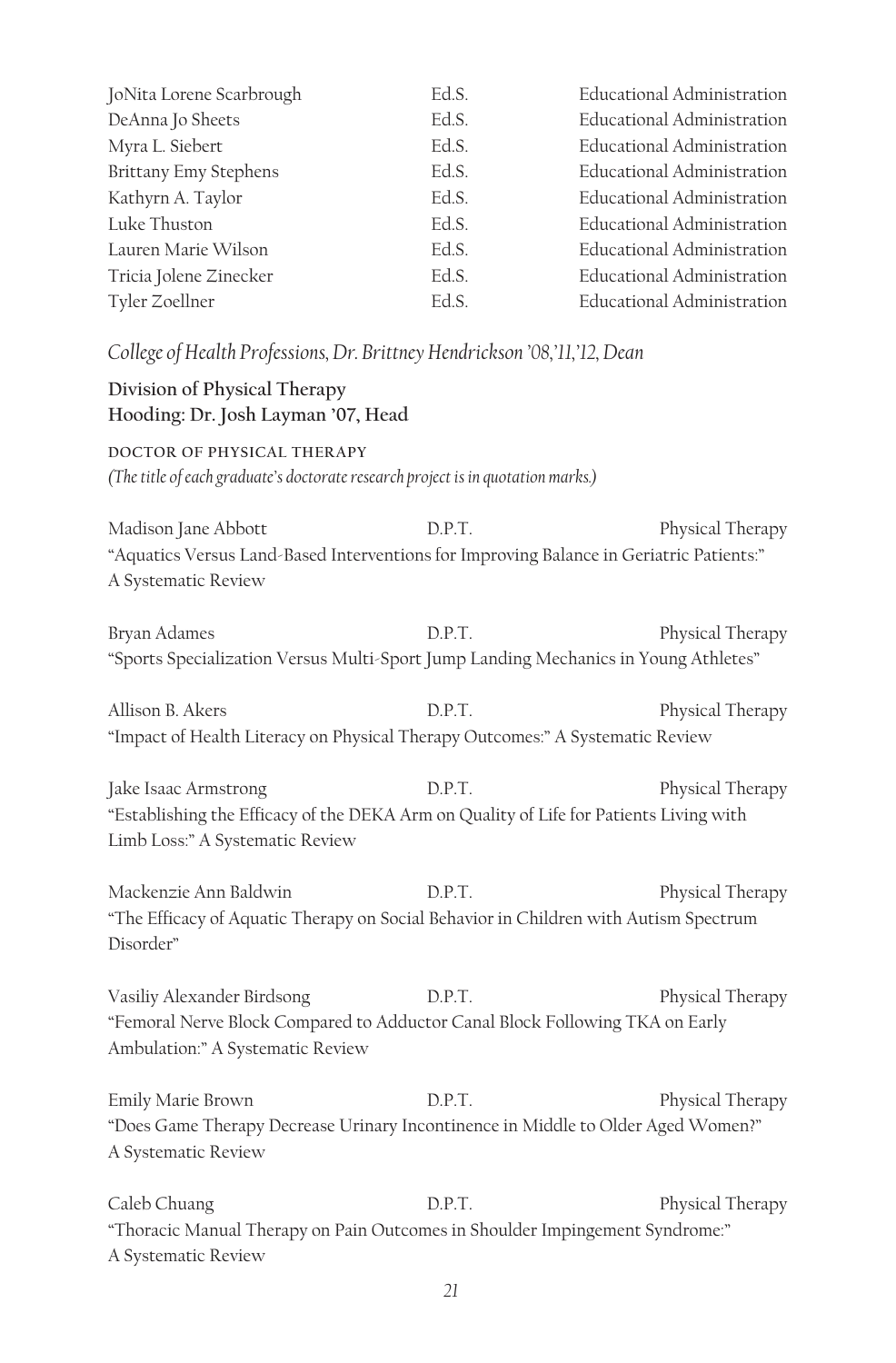Kaleigh Elaine Cooper D.P.T. Physical Therapy "Aquatics Versus Land-Based Interventions for Improving Balance in Geriatric Patients:" A Systematic Review

James Thomas Delis D.P.T. Physical Therapy "Effectiveness of Cardiopulmonary Rehabilitation on Endurance and Dyspnea in Patients with Lung Cancer:" A Systematic Review

Bray Gabrielle Dempsey D.P.T. Physical Therapy "Impact of Health Literacy on Physical Therapy Outcomes:" A Systematic Review

Tyler Allen Dickenson D.P.T. Physical Therapy "Does Kinesiotape Increase Range of Motion in Patients with Neck Disability?" A Systematic Review

Caleb D. Dingeldein D.P.T. Physical Therapy "Establishing the Efficacy of the DEKA Arm on Quality of Life for Patients Living with Limb Loss:" A Systematic Review

Sidney Lynn Dorch D.P.T. Physical Therapy "Establishing the Efficacy of the DEKA Arm on Quality of Life for Patients Living with Limb Loss:" A Systematic Review

Cassondra Jane Dowden D.P.T. Physical Therapy "The Addition of Neural Mobilization to Manual Therapy in the Treatment of Cervical Radiculopathy:" A Systematic Review

Noah Dean Emerick D.P.T. Physical Therapy "Thoracic Manual Therapy on Pain Outcomes in Shoulder Impingement Syndrome:" A Systematic Review

Colton W. Erikson **D.P.T.** Physical Therapy "Compression Therapy for Deep Vein Thrombosis Prevention Following a Total Knee or Total Hip Arthroplasty"

Graciela Josefina Favela **Physical Therapy** D.P.T. Physical Therapy "The Addition of Neural Mobilization to Manual Therapy in the Treatment of Cervical Radiculopathy:" A Systematic Review

Evan Jeffrey Fink D.P.T. Physical Therapy "The Addition of Neural Mobilization to Manual Therapy in the Treatment of Cervical Radiculopathy:" A Systematic Review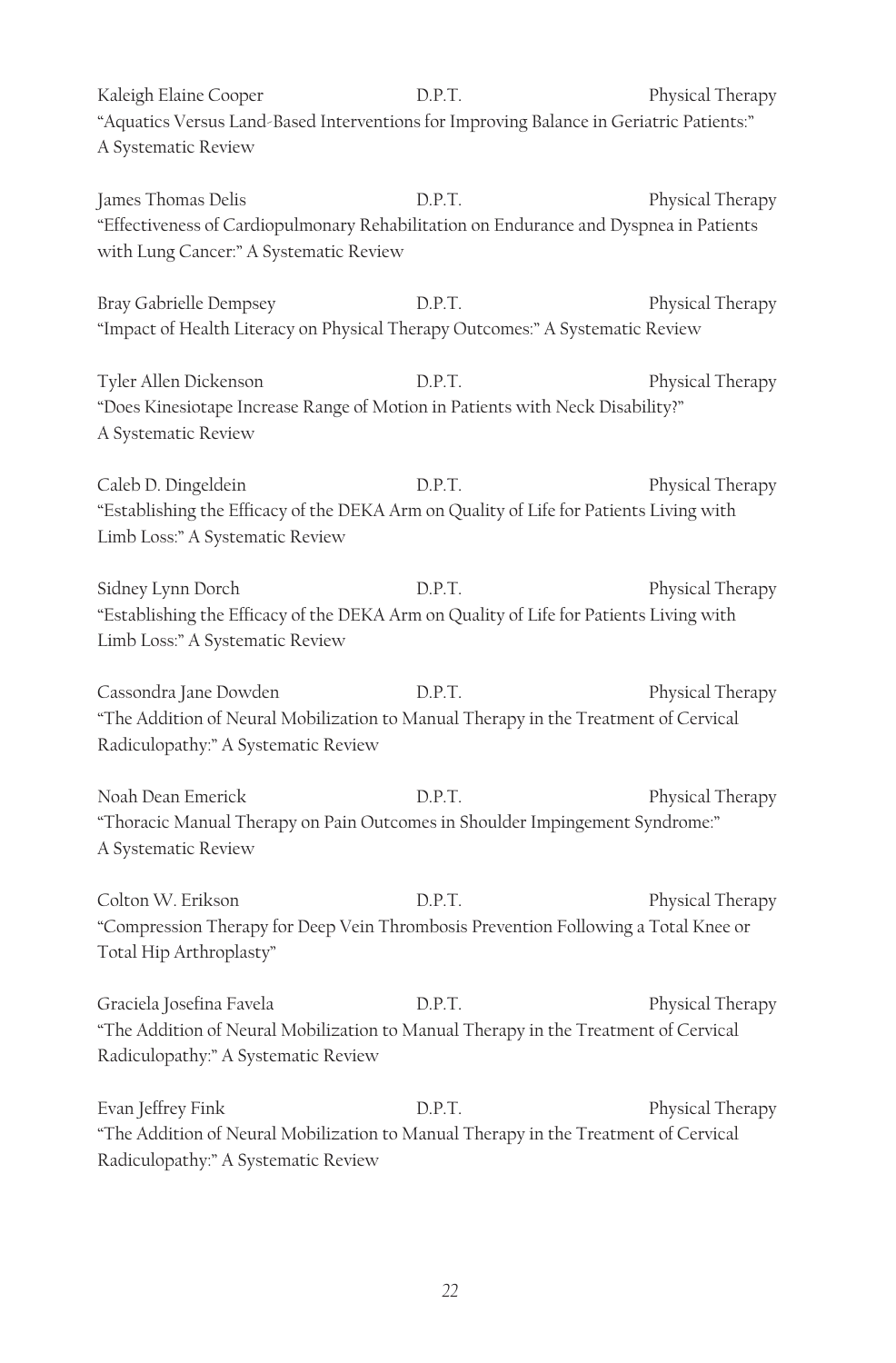John W. Finley **D.P.T.** Physical Therapy "Effective Dosing of Strength Training to Improve Motor Function in Children with Cerebral Palsy"

Abigail Mary Friesen **D.P.T.** Physical Therapy "The Efficacy of Perturbation-Based Balance Training Among Patients with a High Risk for Falls"

Ashley Nicole Froebe D.P.T. Physical Therapy "In Patients with Chronic Pain, does Physical Therapy Impact Depression?" A Systematic Review

Alyson M. Galler D.P.T. Physical Therapy "Impact of Health Literacy on Physical Therapy Outcomes:" A Systematic Review

Anna Faith Gray **D.P.T.** Physical Therapy "Impact of Rhythmic Auditory Stimulation of Feedback on Functional Mobility in Children with Cerebral Palsy"

Mary Brenna Hancock D.P.T. Physical Therapy "Impact of Health Literacy on Physical Therapy Outcomes:" A Systematic Review

Sarah Caroline Hawkins **D.P.T.** Physical Therapy "Effective Dosing of Strength Training to Improve Motor Function in Children with Cerebral Palsy"

Tristan Michael Hensley **D.P.T.** Physical Therapy "Thoracic Manual Therapy on Pain Outcomes in Shoulder Impingement Syndrome:" A Systematic Review

Eugenia K. Jacob **D.P.T.** Physical Therapy "Aquatics Versus Land-Based Interventions for Improving Balance in Geriatric Patients:" A Systematic Review

Joshua Kyle Jernigan D.P.T. Physical Therapy "Comparison of Outcomes in Low Back Pain Patients between Traditional Therapy and PNF"

Benjamin W. Keathley **D.P.T.** Physical Therapy "Does Ultrasound-guided Dry Needling Decrease Pain for Patients with Tendinopathies Compared to Traditional Physical Therapy?"

Dane R. Kemezy D.P.T. Physical Therapy "Effectiveness of Cardiopulmonary Rehabilitation on Endurance and Dyspnea in Patients with Lung Cancer:" A Systematic Review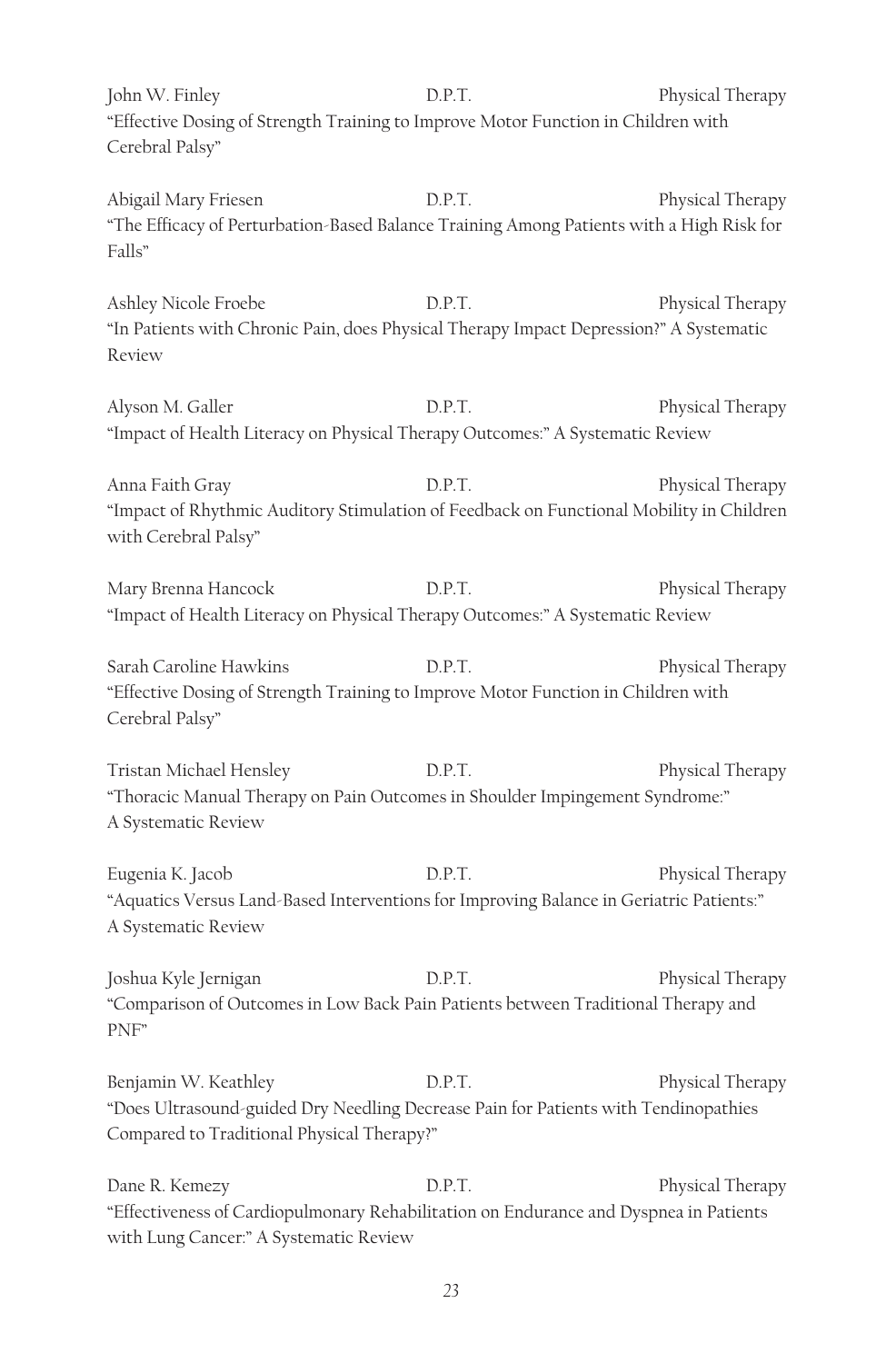James Ryan King D.P.T. Physical Therapy "Does Ultrasound-guided Dry Needling Decrease Pain for Patients with Tendinopathies Compared to Traditional Physical Therapy?"

Daniel G. Klerekoper B.P.T. Physical Therapy "The Efficacy of Aquatic Therapy on Social Behavior in Children with Autism Spectrum Disorder"

Brianna Renee Korycki N.P. D.P.T. Physical Therapy "Compression Therapy for Deep Vein Thrombosis Prevention Following a Total Knee or Total Hip Arthroplasty"

Vincent Edward Kwok D.P.T. Physical Therapy "The Addition of Neural Mobilization to Manual Therapy in the Treatment of Cervical Radiculopathy:" A Systematic Review

Michael Leroy Leeper  $D.P.T.$  Physical Therapy "Compression Therapy for Deep Vein Thrombosis Prevention Following a Total Knee or Total Hip Arthroplasty"

Paden M. Lucero **D.P.T.** Physical Therapy "Does Mindfulness Meditation Improve Outcomes in Patients with Chronic Pain?" A Systematic Review

Lane Christian Madison **D.P.T.** Physical Therapy "Does Mindfulness Meditation Improve Outcomes in Patients with Chronic Pain?" A Systematic Review

Sara Elizabeth Martin D.P.T. Physical Therapy "Does Game Therapy Decrease Urinary Incontinence in Middle to Older Aged Women?" A Systematic Review

Micah J. Mespelt **D.P.T.** Physical Therapy "Does Mindfulness Meditation Improve Outcomes in Patients with Chronic Pain?" A Systematic Review

Hunter Deanne Middleton-Hisky D.P.T. Physical Therapy "Femoral Nerve Block Compared to Adductor Canal Block Following TKA on Early Ambulation:" A Systematic Review

Ashley N. Moore **D.P.T.** Physical Therapy "Effectiveness of Cardiopulmonary Rehabilitation on Endurance and Dyspnea in Patients with Lung Cancer:" A Systematic Review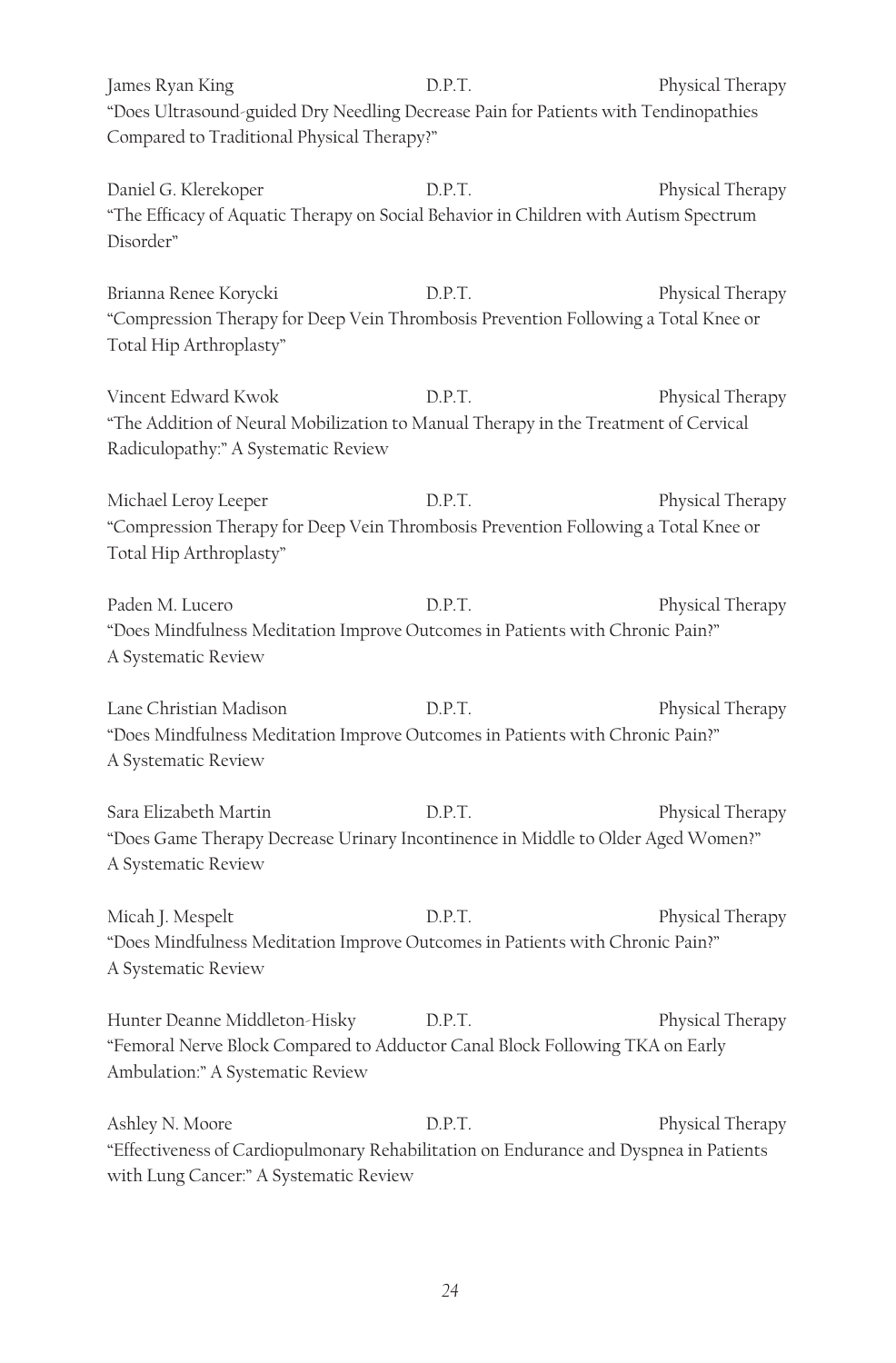Grace Vivianne Moser-Schibi D.P.T. Physical Therapy "Femoral Nerve Block Compared to Adductor Canal Block Following TKA on Early Ambulation:" A Systematic Review

Amanda Rae Newberry **D.P.T.** Physical Therapy "Femoral Nerve Block Compared to Adductor Canal Block Following TKA on Early Ambulation:" A Systematic Review

Rachel Brooke Peterson **D.P.T.** Physical Therapy "Impact of Rhythmic Auditory Stimulation of Feedback on Functional Mobility in Children with Cerebral Palsy"

Johnny M. Philebaum D.P.T. Physical Therapy "The Effect of Sacroiliac Joint Manipulation on Sacroiliac Joint Pain:" A Systematic Review

Jesse M. Pietroburgo D.P.T. Physical Therapy "Comparison of Outcomes in Low Back Pain Patients between Traditional Therapy and PNF"

Emily Rose Poor **D.P.T.** Physical Therapy "The Effect of Sacroiliac Joint Manipulation on Sacroiliac Joint Pain:" A Systematic Review

Carl S. Privott **D.P.T.** Physical Therapy "Thoracic Manual Therapy on Pain Outcomes in Shoulder Impingement Syndrome:" A Systematic Review

Jordan Nichol Puvogel D.P.T. Physical Therapy "Does Game Therapy Decrease Urinary Incontinence in Middle to Older Aged Women?" A Systematic Review

Stetson W. Reed  $D.P.T.$  Physical Therapy "Effects of Early Functional Electrical Stimulation in Patients Post-Acute/Subacute Stroke"

Taylor Nicole Reed  $D.P.T.$  Physical Therapy "The Efficacy of Perturbation-Based Balance Training Among Patients with a High Risk for Falls"

Shelby Tate Reese **D.P.T.** Physical Therapy "Sports Specialization Versus Multi-Sport Jump Landing Mechanics in Young Athletes"

Alexandra Taylor Reid  $D.P.T.$  Physical Therapy "The Effect of Sacroiliac Joint Manipulation on Sacroiliac Joint Pain:" A Systematic Review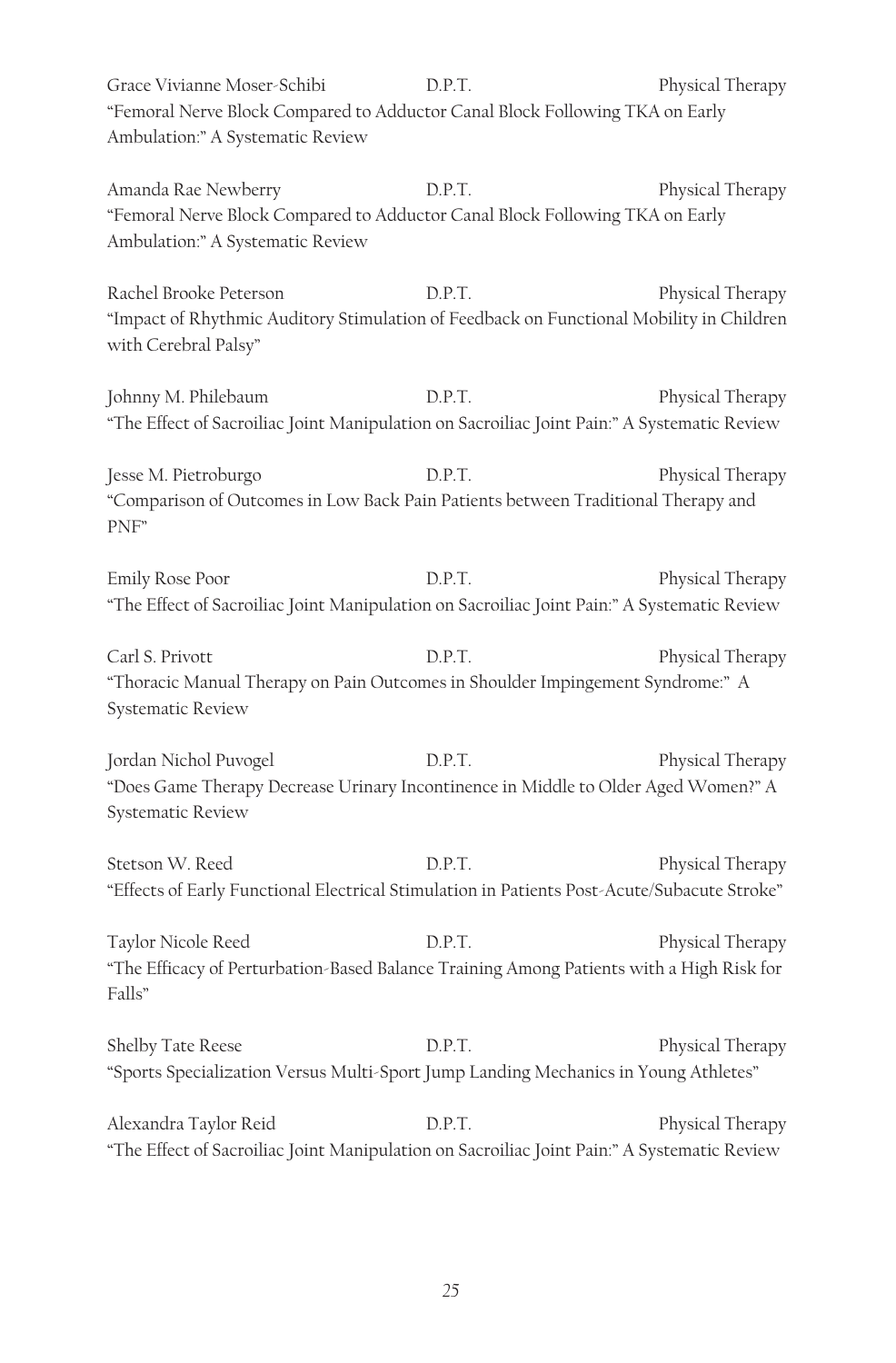Joshua David Reisner D.P.T. Physical Therapy "The Efficacy of Perturbation-Based Balance Training Among Patients with a High Risk for Falls"

Isaiah Elijah Aspra Requintina D.P.T. Physical Therapy "Comparison of Outcomes in Low Back Pain Patients between Traditional Therapy and PNF"

Bailey Nicholle Ruess **D.P.T.** Physical Therapy "Does Mindfulness Meditation Improve Outcomes in Patients with Chronic Pain?" A Systematic Review

Maggie Grace Sanders D.P.T. Physical Therapy "Does Game Therapy Decrease Urinary Incontinence in Middle to Older Aged Women?" A Systematic Review

Charles J. Schmitt D.P.T. Physical Therapy "Effective Dosing of Strength Training to Improve Motor Function in Children with Cerebral Palsy"

Madeline E. Schroepfer **D.P.T.** Physical Therapy "Does Kinesiotape Increase Range of Motion in Patients with Neck Disability?" A Systematic Review

Rocky Allen Sell **D.P.T.** Physical Therapy "Does Ultrasound-guided Dry Needling Decrease Pain for Patients with Tendinopathies Compared to Traditional Physical Therapy?"

Blake B.P. Smith D.P.T. Physical Therapy "Does Kinesiotape Increase Range of Motion in Patients with Neck Disability?" A Systematic Review

Alexander M. Spositi D.P.T. Physical Therapy "Effective Dosing of Strength Training to Improve Motor Function in Children with Cerebral Palsy"

Brytany Nichole Stewart **D.P.T.** Physical Therapy "The Effect of Sacroiliac Joint Manipulation on Sacroiliac Joint Pain:" A Systematic Review

Austin R. Stoddard D.P.T. Physical Therapy "Aquatics Versus Land-Based Interventions for Improving Balance in Geriatric Patients:" A Systematic Review

Rachael A. Sutton D.P.T. Physical Therapy "In Patients with Chronic Pain, does Physical Therapy Impact Depression?" A Systematic Review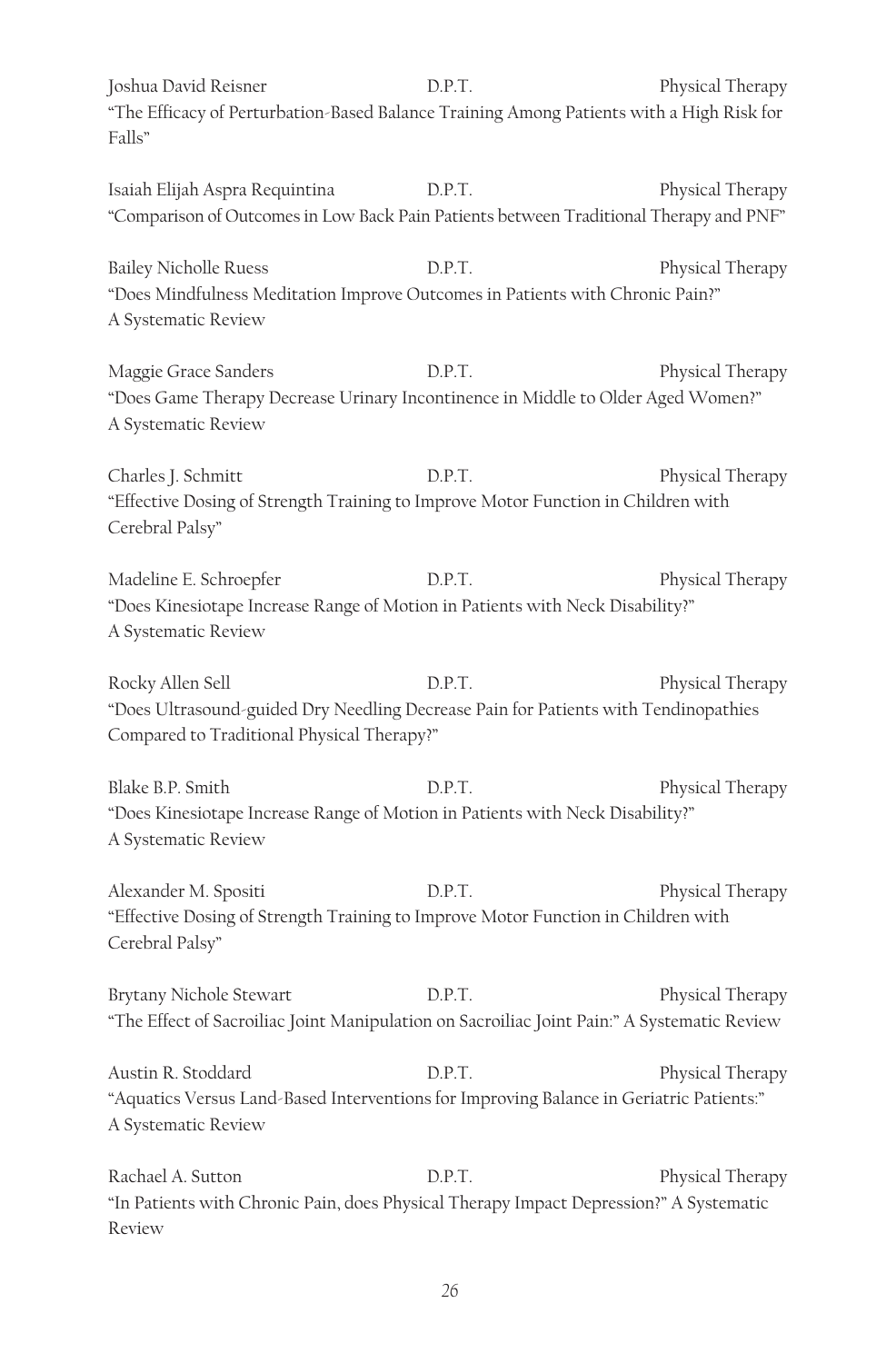Olivia Rachel Valentine **D.P.T.** Physical Therapy "Compression Therapy for Deep Vein Thrombosis Prevention Following a Total Knee or Total Hip Arthroplasty"

Brooke A. Vellia **Brooke A.** Vellia **D.P.T.** Physical Therapy "Impact of Rhythmic Auditory Stimulation of Feedback on Functional Mobility in Children with Cerebral Palsy"

Samuel J. Vellia **D.P.T.** Physical Therapy "Impact of Rhythmic Auditory Stimulation of Feedback on Functional Mobility in Children with Cerebral Palsy"

Josephine Verslues D.P.T. Physical Therapy "In Patients with Chronic Pain, does Physical Therapy Impact Depression?" A Systematic Review

Abigail Quarles Vivonetto D.P.T. Physical Therapy "In Patients with Chronic Pain, does Physical Therapy Impact Depression?" A Systematic Review

Brandon Walker **D.P.T.** Physical Therapy "Comparison of Outcomes in Low Back Pain Patients between Traditional Therapy and PNF"

Sean Daniel Whitmore D.P.T. Physical Therapy "Does Ultrasound-guided Dry Needling Decrease Pain for Patients with Tendinopathies Compared to Traditional Physical Therapy?"

Sarah Elizabeth Willhite **D.P.T.** Physical Therapy "Does Kinesiotape Increase Range of Motion in Patients with Neck Disability?" A Systematic Review

Samuel G. Wilson D.P.T. Physical Therapy "Effects of Early Functional Electrical Stimulation in Patients Post-Acute/Subacute Stroke"

Kayla Windes **Example 2.1 D.P.T.** Physical Therapy "The Efficacy of Aquatic Therapy on Social Behavior in Children with Autism Spectrum Disorder"

Clayton A. Woodrum D.P.T. Physical Therapy "Effectiveness of Cardiopulmonary Rehabilitation on Endurance and Dyspnea in Patients with Lung Cancer:" A Systematic Review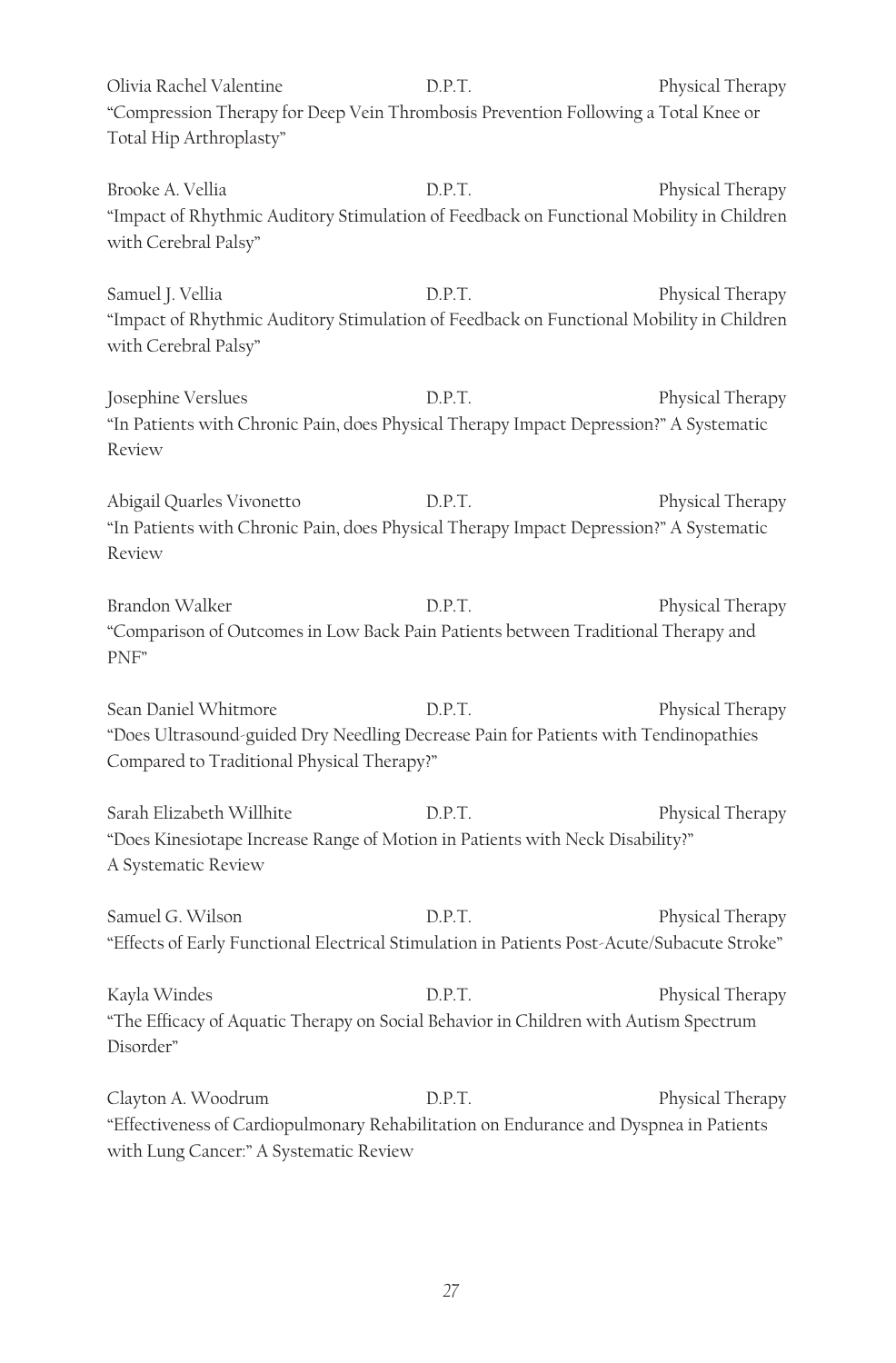*College of Professional Programs, Dr. Troy Bethards '93, Dean* **Division of Education Hooding: Dr. Kevin Patterson '87, Head DOCTOR OF EDUCATION** *(The title of each graduate's dissertation is in quotation marks. The graduates will be hooded by their Dissertation Advisors.)* Allison L. Dishman Ed.D. Educational Leadership "Teacher Perception of Using Twitter for Professional Learning" Bradley Dolloff Ed.D. Educational Leadership "A Comparison of Faith Commitment in Classical Christian School Graduates to the General Population During Young Adulthood" Joshua D. Groves Ed.D. Educational Leadership "Teacher Perceptions of the Factors that Impact Technology Integration in the Classroom" Amanda J. Hambey Ed.D. Educational Leadership "Perceptions of Engagement in Two Nature-Based Schools in Missouri and Georgia" Kelli Loraine Hartman **Ed.D.** Educational Leadership "Leading Through a Pandemic: Novice Principals Personal Leadership Journey during Covid-19" Holly D. Schrage Ed.D. Educational Leadership "The Relationship Between Transformational Leadership in Elementary School Principals and Collaboration amongst Elementary School Students in the Classroom"

Alyssa McClain Stock Ed.D. Educational Leadership "Differences Between Employees' Perceptions of Safety Regarding Concealed Carry on Public Campuses in Utah and Tennessee"

Kimberly A. Yeary **Ed.D.** Educational Leadership "Understanding the Principal's Experience with Teacher Organizations when Dismissing Under Performing Teachers"

> *The inclusion of a student's name in the program does not guarantee the student is fully qualified to graduate.*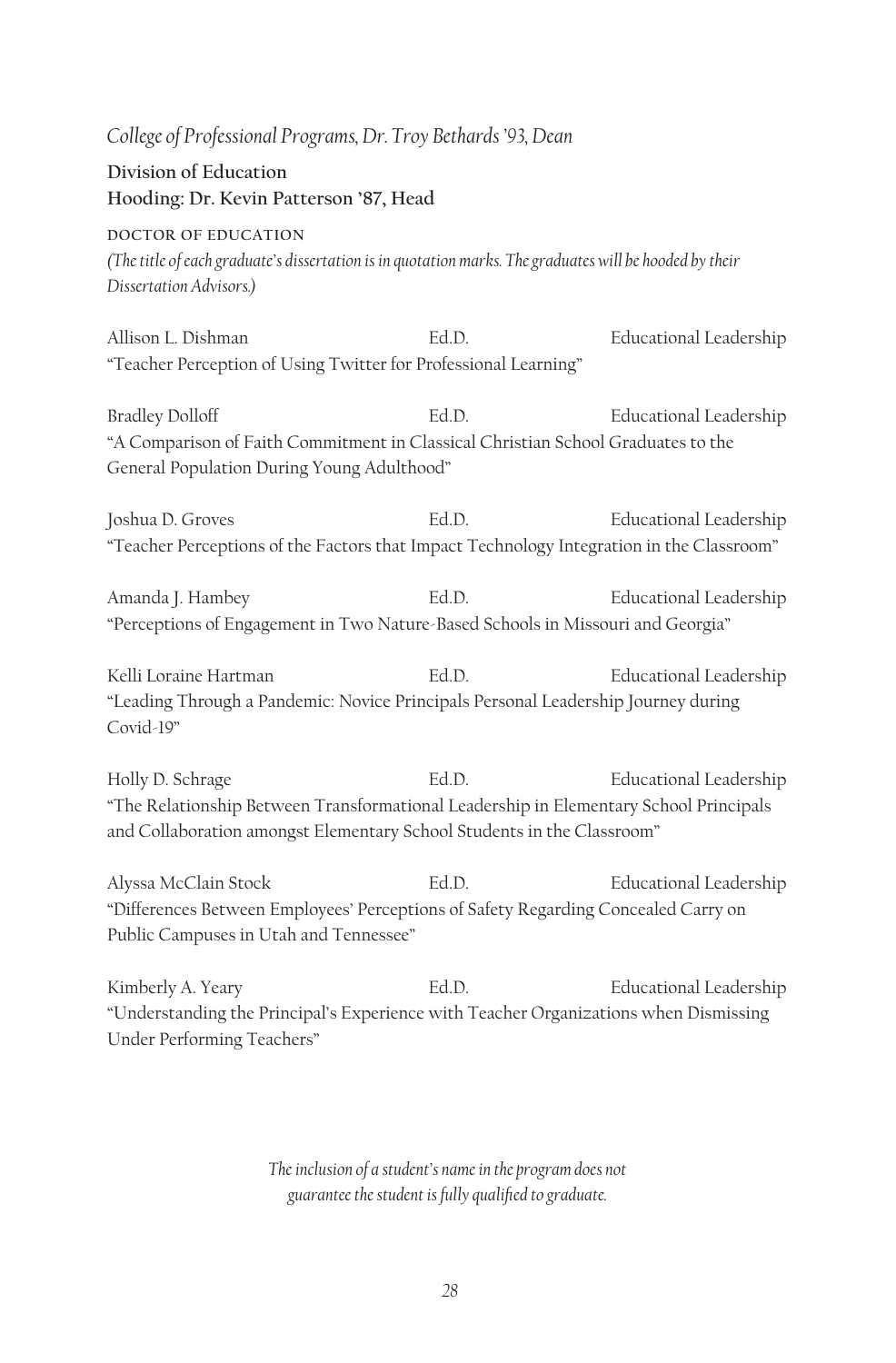# *Commencement Speaker*

## **WADE HOPKINS '91**

Delivering the 2022 Commencement Address is 1991 alumnus, Wade Hopkins, of Houston, Texas. Hopkins was a wide receiver for Southwest Baptist University's football program and was named an All-American in both 1989 and 1991. He is seventh on SBU's receiving yards list with 1,972, eighth in receptions (116), tied for 10th in receiving touchdowns (10) and second in average yards per catch (17.00).

After college, the two-time All-American continued his football career, signing as a free agent with the Houston Oilers and then with the New England Patriots of the National Football League. He went on to play in the Canadian Football League and the Arena Football League.

During his time in Houston, Hopkins connected with the local Fellowship of Christian Athletes representative, and after his retirement from football, joined the FCA staff in October 1996. Since that time, he has been excited to lead coaches and athletes into a growing relationship with Jesus Christ and His church. As a Regional Vice President / Gulf Coast Multi-Area Director based in Houston, Hopkins has the opportunity to use sports as a tool to share the Gospel, specifically through coaches – a seed that was planted during his time as a football player at SBU.

In 2000, Mr. Hopkins was inducted into the SBU Athletics Hall of Fame. He is a member of the FCA's Hall of Honor, which recognizes staff members whose "commitment is a demonstration of the Lord's faithfulness."

Mr. Hopkins has been married to his wife Julie, an alumna of SBU, for 28 years and together they have three daughters, Bethany, Grace Ann and Bonnie.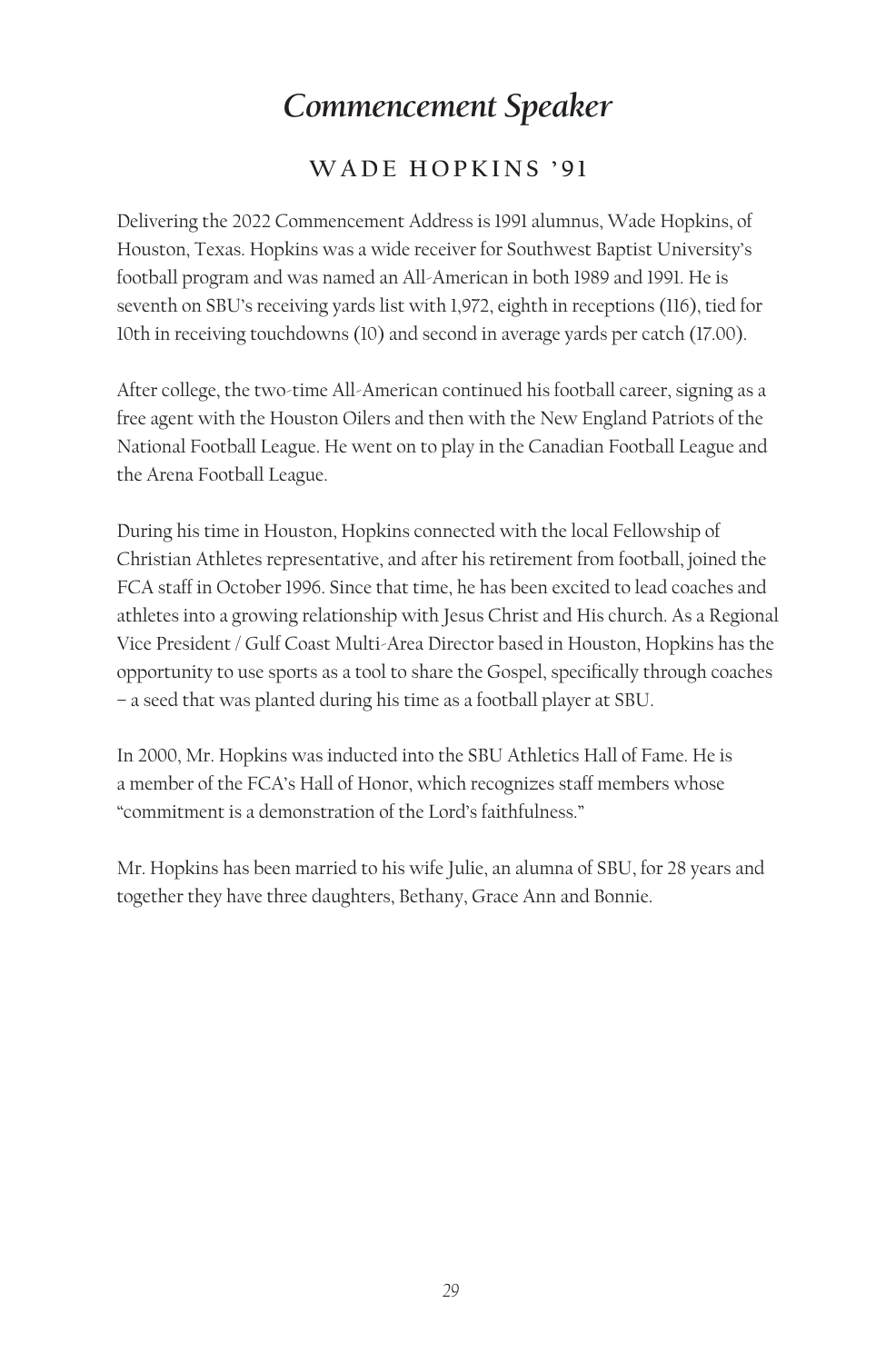## *Academic Leadership*

**PROVOST** Dr. Lee Skinkle

**ASSISTANT PROVOST FOR GENERAL EDUCATION AND TRANSITION** Dr. Dana Steward

## **COLLEGE DEANS**

**COLLEGE OF HEALTH PROFESSIONS** Dr. Brittney Hendrickson '08, '11, '12

**COLLEGE OF PROFESSIONAL PROGRAMS ROBERT W. PLASTER COLLEGE OF BUSINESS** Dr. Troy Bethards '93

**GENEVA CASEBOLT COLLEGE OF ARTS AND SCIENCES** Dr. Holly Hill-Stanford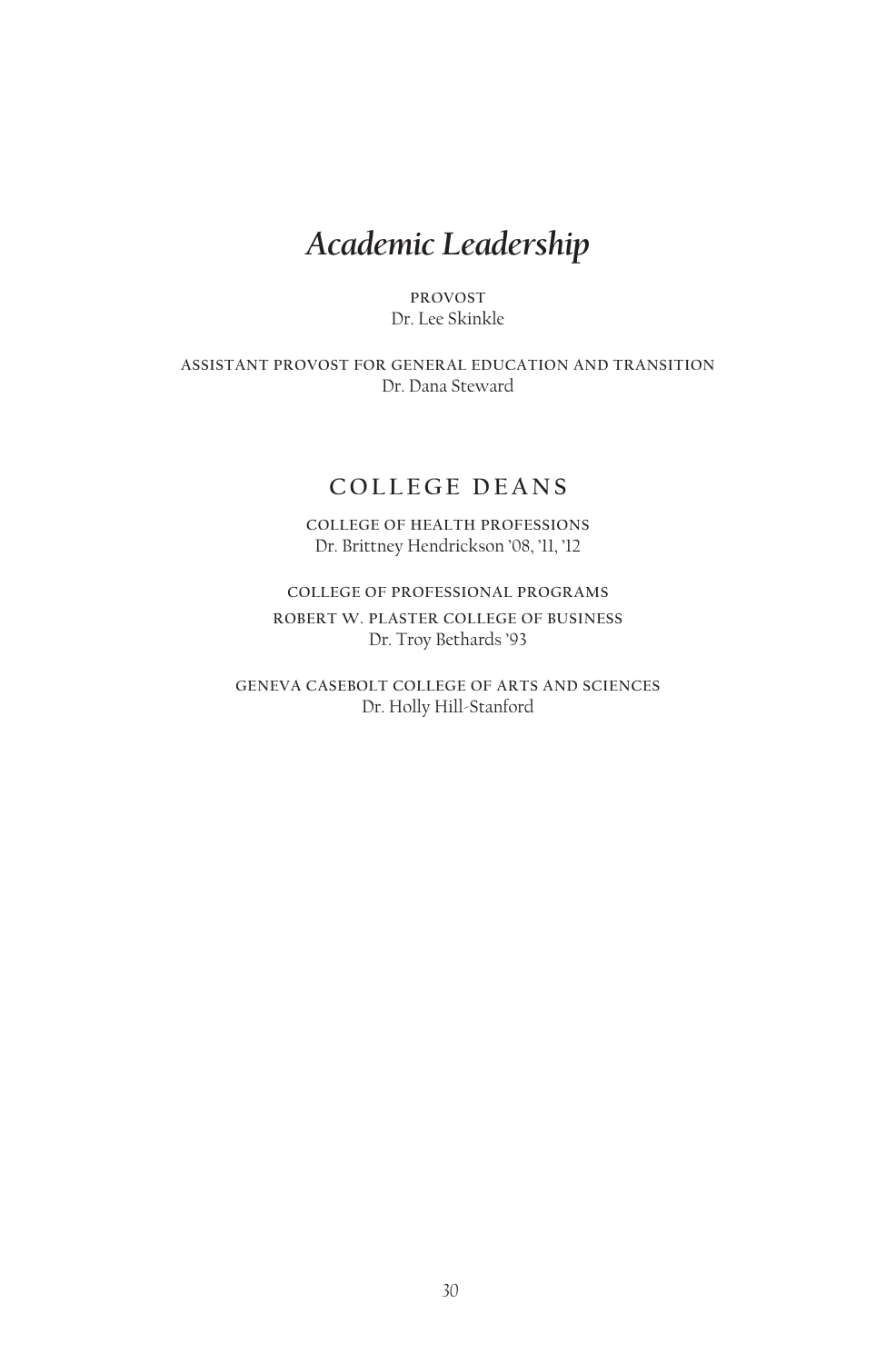## **COMMENCEMENT MARSHALS**

**FACULTY MARSHALS** Dr. Nathan Wright '05, Faculty Senate President

Dr. James Cain, Faculty Senate President-Elect

**JUNIOR MARSHALS** Cheney Ervin Keiton Johnson Austyn Lucas Elland Morris